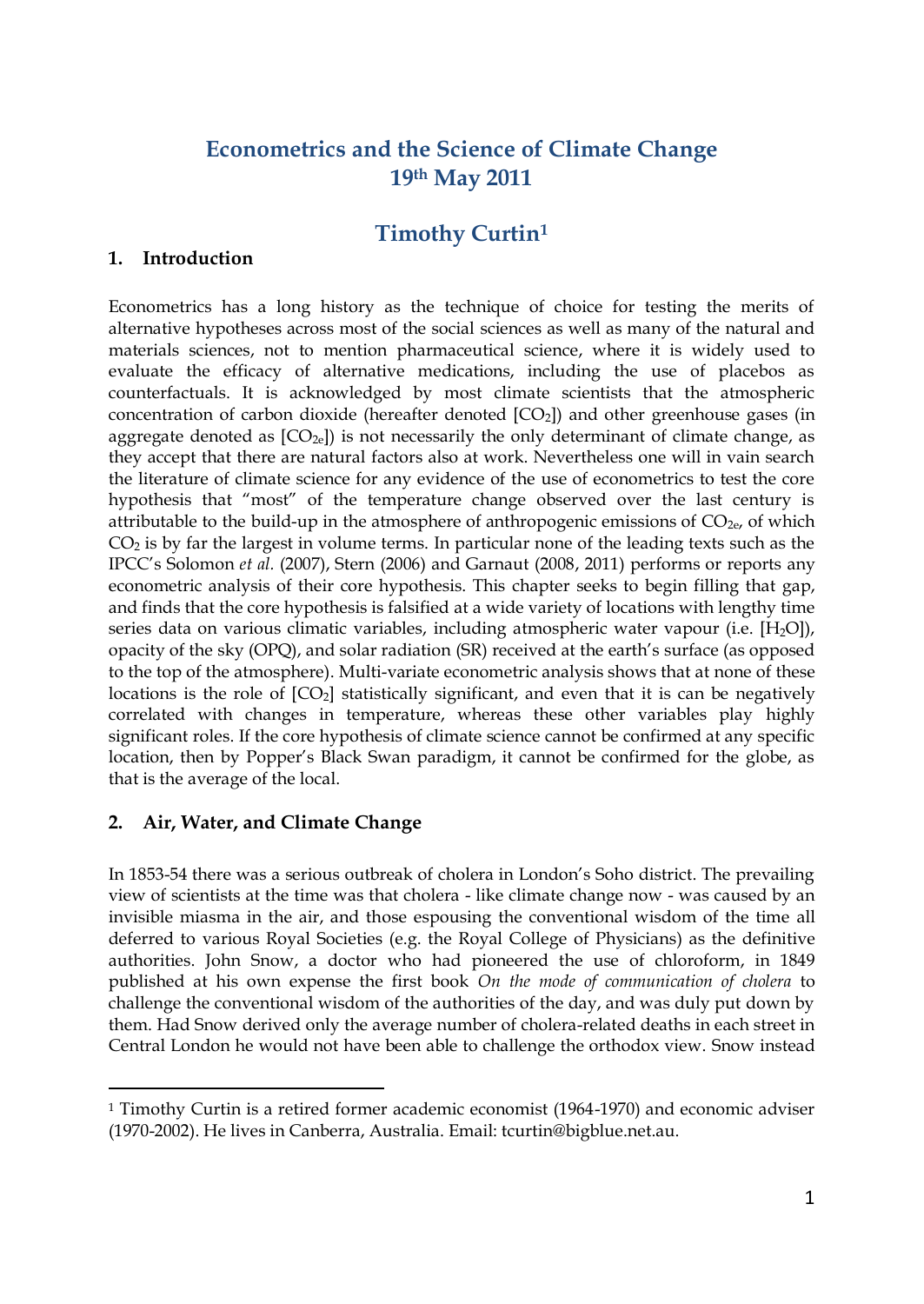showed how the incidence of cholera in the 1854 outbreak was closely correlated with the nature of the drinking water supplied by the Southwark and Vauxhall water company on the one hand, and the Lambeth company on the other, to individual houses on the same streets. He eventually won acceptance for his contention that cholera is a water-borne disease, having shown *statistically* how most cholera deaths occurred in premises taking their water from the first company, which had its water intakes adjacent to sewerage outlets to the Thames, while very few deaths occurred in premises whose water was supplied by the Lambeth company, which in 1849 had moved its intake to upstream from the sewerage outlets.<sup>3</sup>

It is fair to say that the majority of climate scientists mostly content themselves by comparison of global mean temperature trends with the trend in the atmospheric concentration of carbon dioxide and other greenhouse gases, with some excursions into average temperatures of land and sea surfaces or of the northern and southern hemispheres. Solomon *et al.* (2007) summarise these aggregative exercises. This chapter follows the Snow practice, of examining not streets but houses within each street, by examining a wide range of climatic variables at specific locations in the USA, from Barrow in the Arctic to Hawaii near the equator to New York in the north-east. Like Snow, it finds that in every case water vapour is a far more significant determinant of temperature change than atmospheric carbon dioxide.

Snow"s pioneering counterfactual analysis has recently been cited in two advanced econometrics textbooks (Angrist and Pischke 2009, Freedman 2010) that explain how multivariate regression analysis can be used to evaluate competing theories of causation. This chapter shows how such analysis reveals that changes in atmospheric water vapour and *in situ* solar radiation (SR) are much more powerful explanations of climate change than changes in carbon dioxide levels, because like Snow it uses counterfactuals to show that although the atmospheric concentration of carbon dioxide is ubiquitous, temperature changes are not, and that in most places changes in atmospheric water vapour and SR have a very much larger – and much more statistically significant – association with changes in temperature. Were he alive now it seem more than likely John Snow would have been as sceptical of airborne carbon dioxide being the cause of changing climate everywhere as he was of miasmic air being guilty of spreading cholera.

The Australian Government's chief climate change adviser has since 2008 been the economist Ross Garnaut. His first report to the Government (2008) strongly argued that the government needed to introduce a "carbon pollution reduction scheme". Its attempt to do so was defeated in the country"s Parliament in late 2009, and that led in part to the ousting of the prime minister, Kevin Rudd, in mid-2010. The new prime minister, Julia Gillard

 $\overline{a}$ 

<sup>3</sup> Laveran and Ross, discoverers of the parasitic nature of malaria, had similar experiences to Snow"s. The weight of scientific opinion at the French and British academies and elsewhere was that like cholera, malaria (as it name implied) was an airborne miasmic disease. Laveran and Ross suspected water-based mosquitos carried a parasite they passed on to those they bit, and like Snow they did counterfactual analysis until they found the particular species of mosquito that carried the parasite (Rocco 2003:250-280).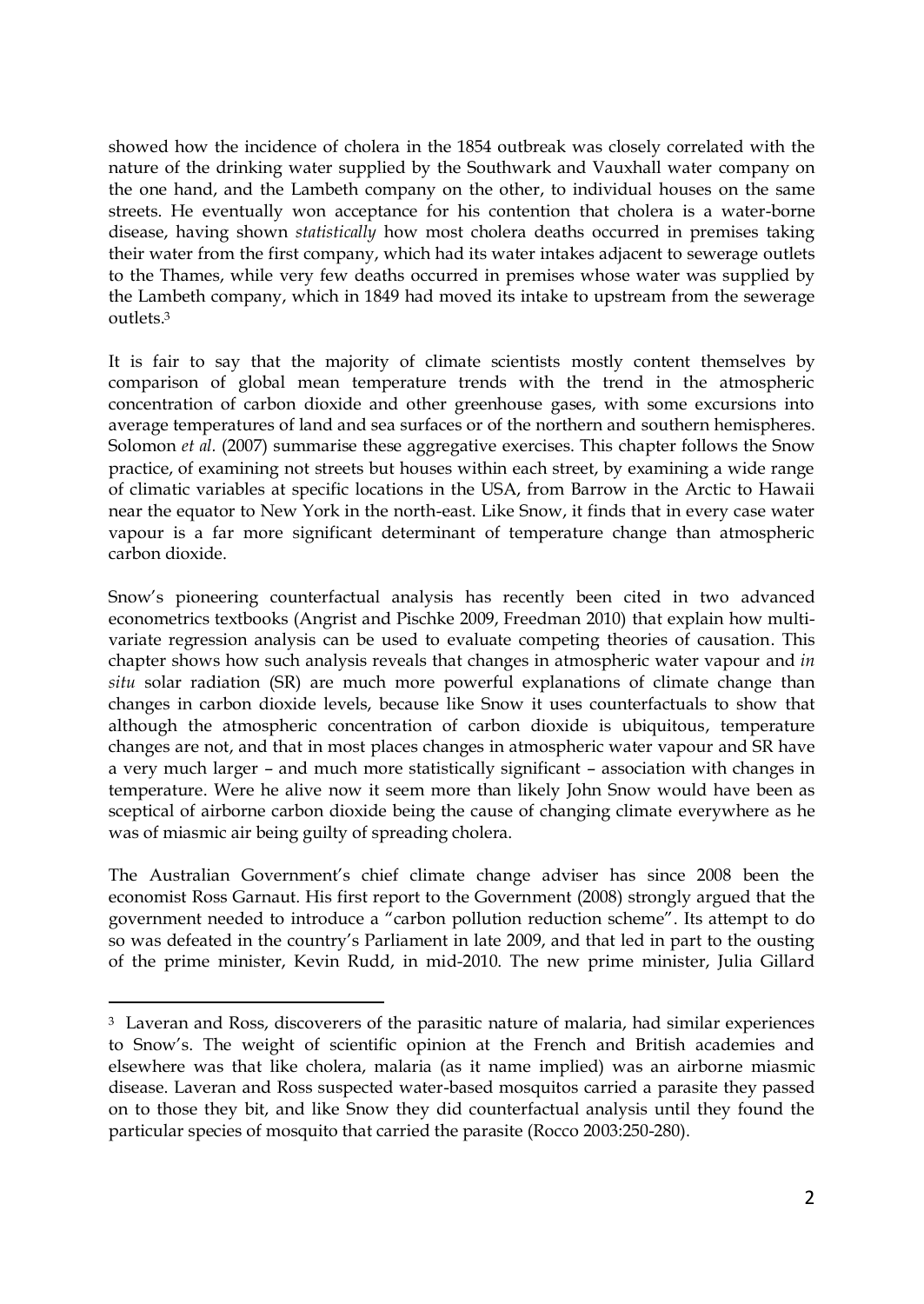announced after the general election (October 2010) that a Carbon Tax would be introduced on 1st July 2012, and that the government would again be advised by Ross Garnaut. In early 2011 he produced 8 reports updating his 2008 Review, including his *The Science of Climate Change* (2011, hereafter SCC), which is notable for its avoidance of econometrics and counterfactuals, and concludes (in its section 4.2.2) by invoking the authority amongst others of the Royal Society (2010) and the Australian Academy of Science (Allison *et al*. 2010) with their support for the findings of the International Panel on Climate Change (IPCC) that "most" global warming is caused by airborne carbon dioxide (and some lesser so-called greenhouse gases). 4

The IPCC"s *Climate Change 2007 The Physical Science Basis* goes out of its way (Solomon *et al.* 2007:28) to dismiss any role in climate change for the emissions of water vapour that are *simultaneous* with emissions of carbon dioxide whenever there is combustion of hydrocarbon fuels. Yet basic chemistry shows that while water vapour emissions are only in the range of 30-50 per cent of CO<sup>2</sup> emissions by weight, *in addition* to any moisture content of the fuel and to the steam produced during the power generation process, their effect on surface temperature is as much as twice as large pro rata. <sup>5</sup> It follows that the Australian Government"s proposed tax on carbon, based on the *Garnaut Reviews* (2008, 2011) will also be a tax on increases in water vapour and thereby, unavoidably, on rainfall. The political implications of that remain to be played out, but it is characteristic of all the papers on climate change cited by the *Reviews* that they dwell only on the supposed – and far-off – external costs of hydrocarbon combustion and never mention the demonstrably larger immediate benefits of elevated atmospheric carbon dioxide, warmer temperatures, and increasing rainfall on the world's primary production.

## **3.** S**tatistics and the Science of Climate Change**

 $\overline{a}$ 

Ross Garnaut"s SCC like his 2008 *Review* is notable as much for what it leaves out as for what it includes. For example, here is its first "key point" (2010:2):

Observations and research outcomes since 2008 have confirmed and strengthened the position that the mainstream science then held with a high level of certainty, that the Earth is warming and that human emissions of greenhouse gases are the primary cause...The statistically significant warming trend has been confirmed by observations over recent years: global temperatures continue to rise around the midpoints of the range of the projections of the Intergovernmental Panel on Climate Change (IPCC) and the presence of a warming trend has been confirmed.

<sup>4</sup> Garnaut"s SCC implies that the Australian Academy of Science (AAS) report (Allison *et al*. 2010) provides independent support for the IPCC"s AR4 (2007), when most of its authors were themselves leading contributors to AR4 (Solomon et al. 2007).

<sup>5</sup> Water-vapour feedback has "the capacity to about double the direct warming from greenhouse gas increases", Dessler *et al.* (2008:1).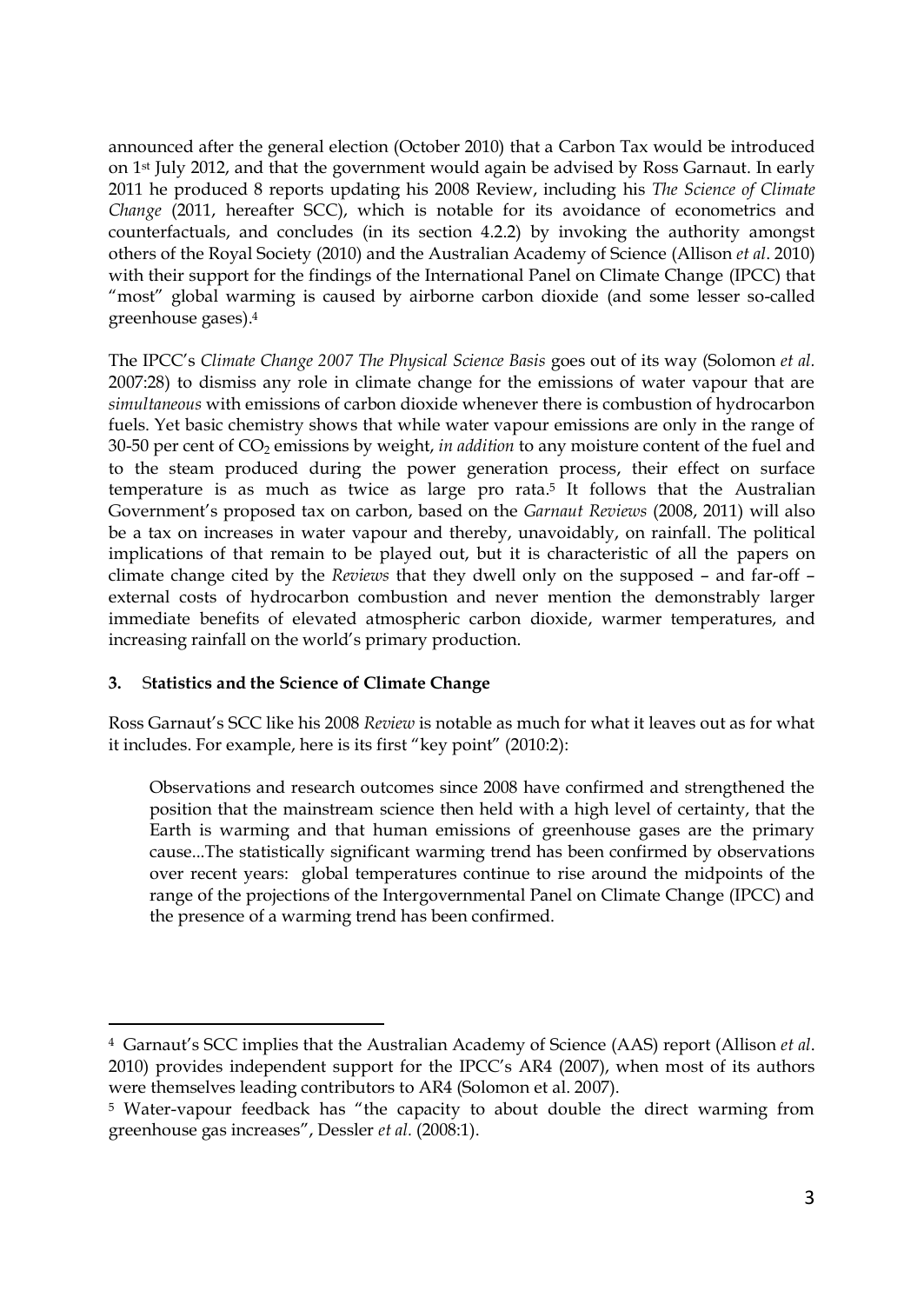However, the paper *Global Temperature Trends* by Breusch and Vahid (2011) commissioned by Garnaut for his 2008 *Review*, and updated for SCC, does not claim to provide any support for a warming trend being attributable to human emissions of carbon dioxide.

We conclude that there is sufficient statistical evidence in the temperature data of the past 130-160 years to conclude that global average temperatures have been on a warming trend. The evidence of a warming trend is present in all three [sic] of the temperature series. Although we have used unit roots and linear trends as a coordinate system to approximate the high persistence and the drift in the data in order to answer the questions, *we do not claim that we have uncovered the nature of the trend in the temperature data.* There are many mechanisms that can generate trends and *linear trends are only a first order approximation*… It is impossible to uncover detailed trend patterns from such temperature records *without corroborating data* from other sources and close knowledge of the underlying climate system (2011:13, my emphasis).

Thus Breusch and Vahid explicitly exclude any assessment of the possible role of rising [CO2] in whatever very slight global warming trend is evident in the observed data. Their finding of a rising temperature trend depends partly on the absence of the tropics from all global temperature sets for the period between 1850 and 1910, as it was not until the 1950s that global temperature becomes a valid statistic, for only then did global surface instrumental temperature coverage reach 80 per cent, and it is now well below that level again. Regrettably Breusch and Vahid do not assess the trends in the more truly global satellite temperature data sets, which surely should "corroborate" their surface trends data even though they do not go further back than 1978. The truth is shown in my Fig.1: the linear trend in the UAH satellites" global data from December 1978 to February 2011 has an  $R<sup>2</sup>$  of 0.345, which although that is below the minimum for a good fit indicates a rise of 0.0012 $\degree$ C per month since 1978, or 0.0144 p.a., 0.144 per decade, and 1.44 $\degree$ C per century, well below the  $3^{\circ}$ C predicted by the IPCC, let alone the  $5^{\circ}$ C predicted for 2100 by Garnaut (2008:Fig.4.5) if there is no "mitigation" (i.e. reduction of projected Business as Usual emissions, BAU). The UAH data do *not* in fact "corroborate" the three surface temperature data sets used by Breusch and Vahid, for the period when they overlap. <sup>6</sup> For example, their Gistemp data set shows a very much larger and apparently better fit linear trend since 1978 (see Fig.2), with the annual change in the Gistemp monthly data (1979-2010) at  $0.0196$ °C, which is 36 per cent higher than the UAH trend of 0.0144 °C.

However, the AAS (Allison *et al.* 2010) asserts there is no disagreement between satellite and surface temperature records **- "w**hile a disagreement did exist in the 1990s, it has largely been resolved by correction of biases in the satellite data, for example to account for drift in

l

<sup>6</sup> "The raw surface temperature data from which all of the different global surface temperature trend analyses are derived are essentially the same. The best estimate that has been reported is that 90–95% of the raw data in each of the analyses is the same (P. Jones, personal communication, 2003)"(Pielke snr. *et al.* 2007:13). See Stockwell (2009) for a comment on Rahmstorf *et al.* 2007 and the pitfalls of using the surface sets to determine apparent breaks in trends.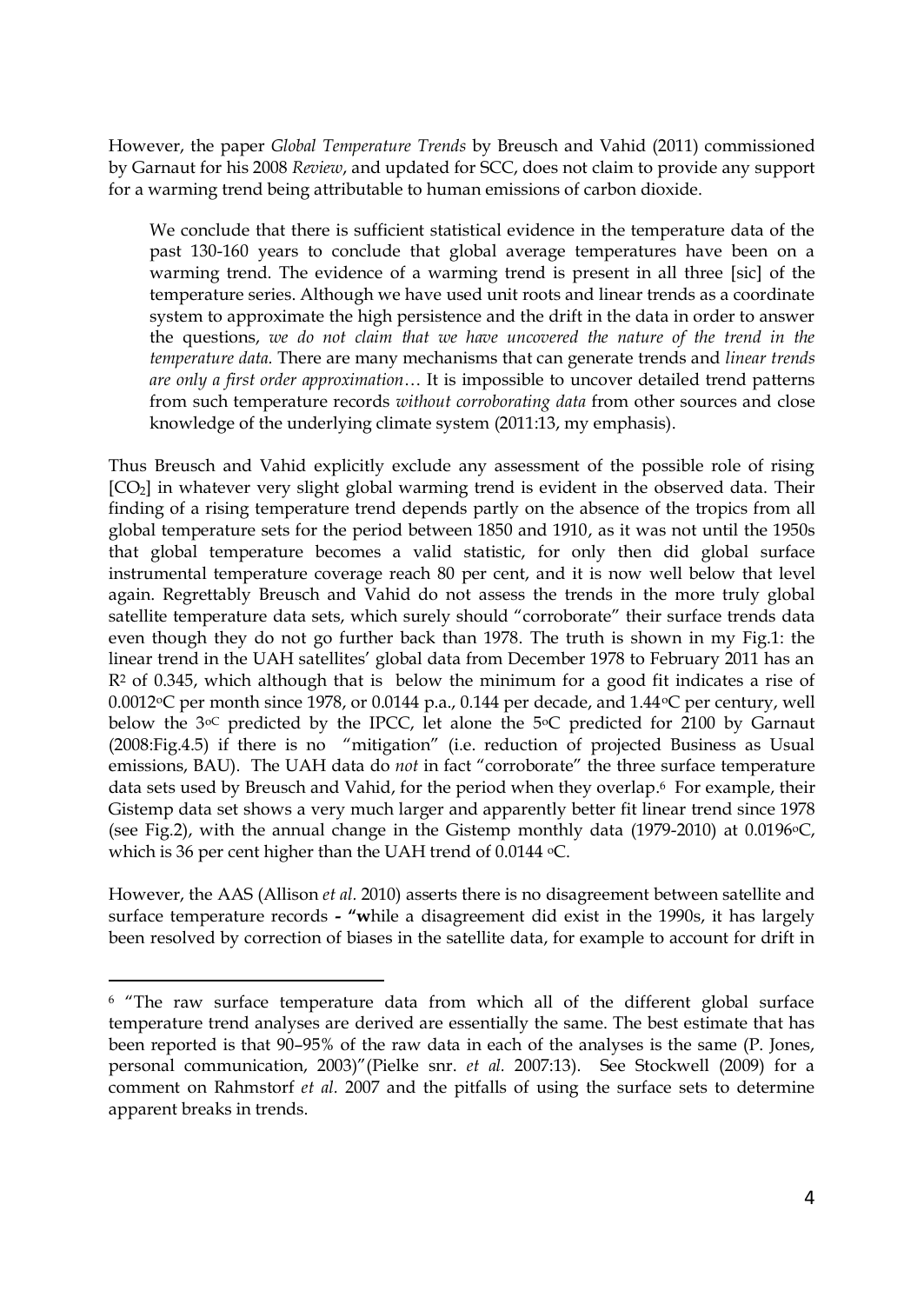satellite orbits over time. Given the remaining uncertainties in satellite-derived trends, there is now acceptable agreement between satellite and ground-based measurements of surface temperature (Box 5). However Klotzbach *et al.* confirm my finding that "Surface temperature data sets from the National Climate Data Center and the Hadley Center show larger trends over the 30-year period than the lower-tropospheric data from the University of Alabama in Huntsville and Remote Sensing Systems data sets. The differences between trends observed in the surface and lower-tropospheric satellite data sets are statistically significant in most comparisons, with much greater differences over land areas than over ocean areas. These findings strongly suggest that there remain important inconsistencies between surface and satellite records" (2009:Abstract).



#### **Fig. 1 Global monthly mean temperature UAH satellite data**

Source: [\[http://www.drroyspencer.com/2011/01/dec-2010-uah-global-temperature](http://www.drroyspencer.com/2011/01/dec-2010-uah-global-temperature-update-0-18-deg-c/)[update-0-18-deg-c/\]](http://www.drroyspencer.com/2011/01/dec-2010-uah-global-temperature-update-0-18-deg-c/)

Note: Linear Global Monthly Mean Temperature Trends are 0.0144<sup>o</sup>C p.a., 0.144<sup>o</sup>C per decade, and  $1.44\textdegree$ C per 100 years (the anomaly is departure from 1981 to 2010 average in  $\textdegree$ C).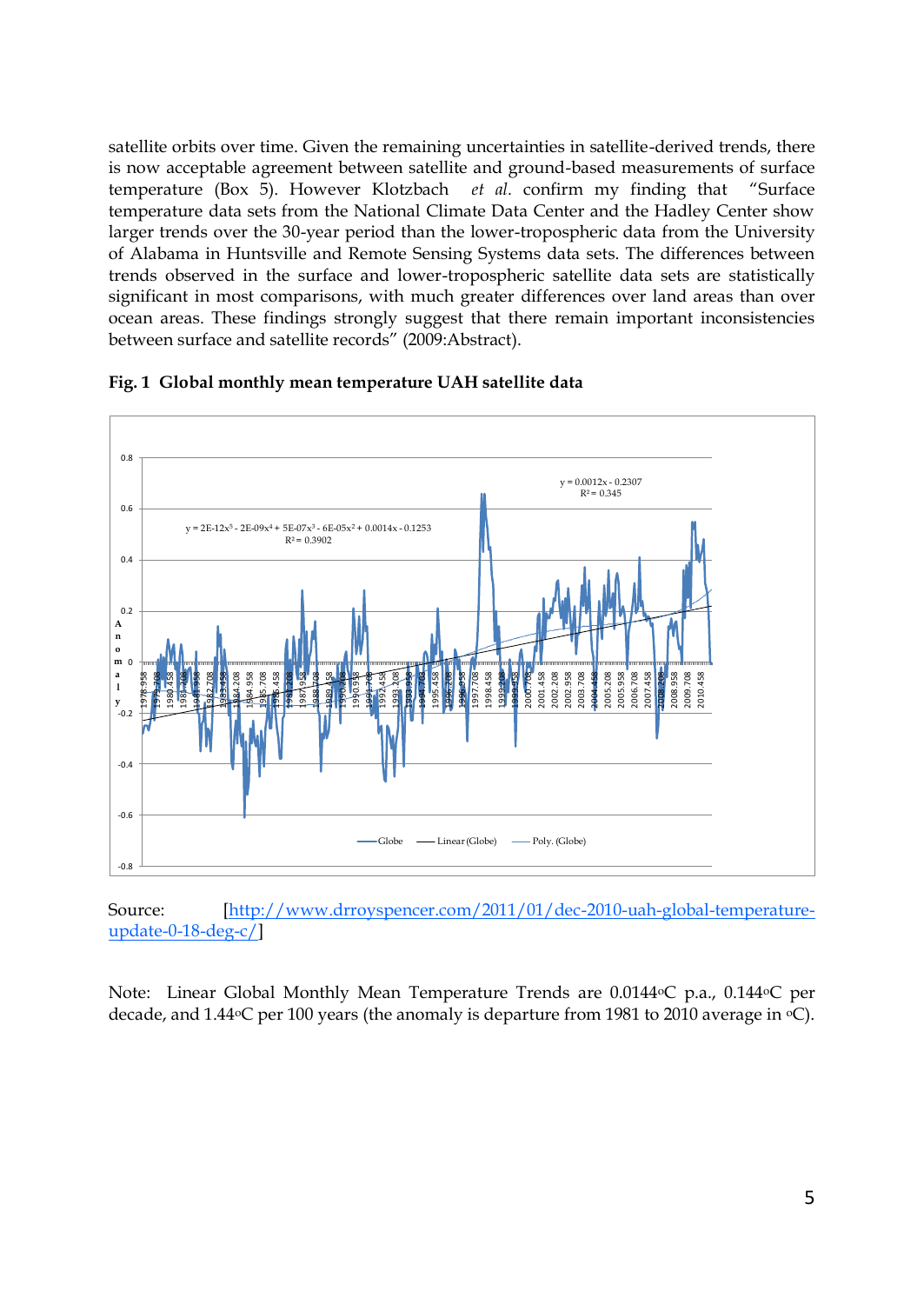

## **Fig.2 Annual Surface Instrumental Global Mean Temperatures Anomalies**

Source[: http://data.giss.nasa.gov/gistemp](http://data.giss.nasa.gov/gistemp)

Note: The Gistemp anomalies are expressed in  $0.01 \,^{\circ}\text{C}$  divergences from the global mean for 1951-1980, so need to be divided by 100 to get  $\degree$ C. The linear trends are 0.019 $\degree$ C p.a, 0.196 $\degree$ C per decade, and 1.96 °C to 2110.

Garnaut"s *Update Reports* (2011) and 2008 *Review* are both in the nature of a Prospectus, inviting the Government and people of Australia to invest in a Carbon Tax (and eventual Emissions Trading Scheme, ETS) that will save them the costs of "dangerous climate change", but "a prospectus is required to contain **all the information** that investors and their advisers would require and expect to make an informed assessment of the offer being made", *Australian Stock Exchange 2011*, my emphasis). The absence of any mention let alone analysis in Breusch and Vahid (2008 and 2011) of the UAH and RSS satellite data sets in addition to the Gistemp/NCDS/HadleyCRU surface data sets is regrettable.

However, there is a further omission of "all the information investors and their advisors would require and expect" in both Garnaut *Reviews* when they make this statement: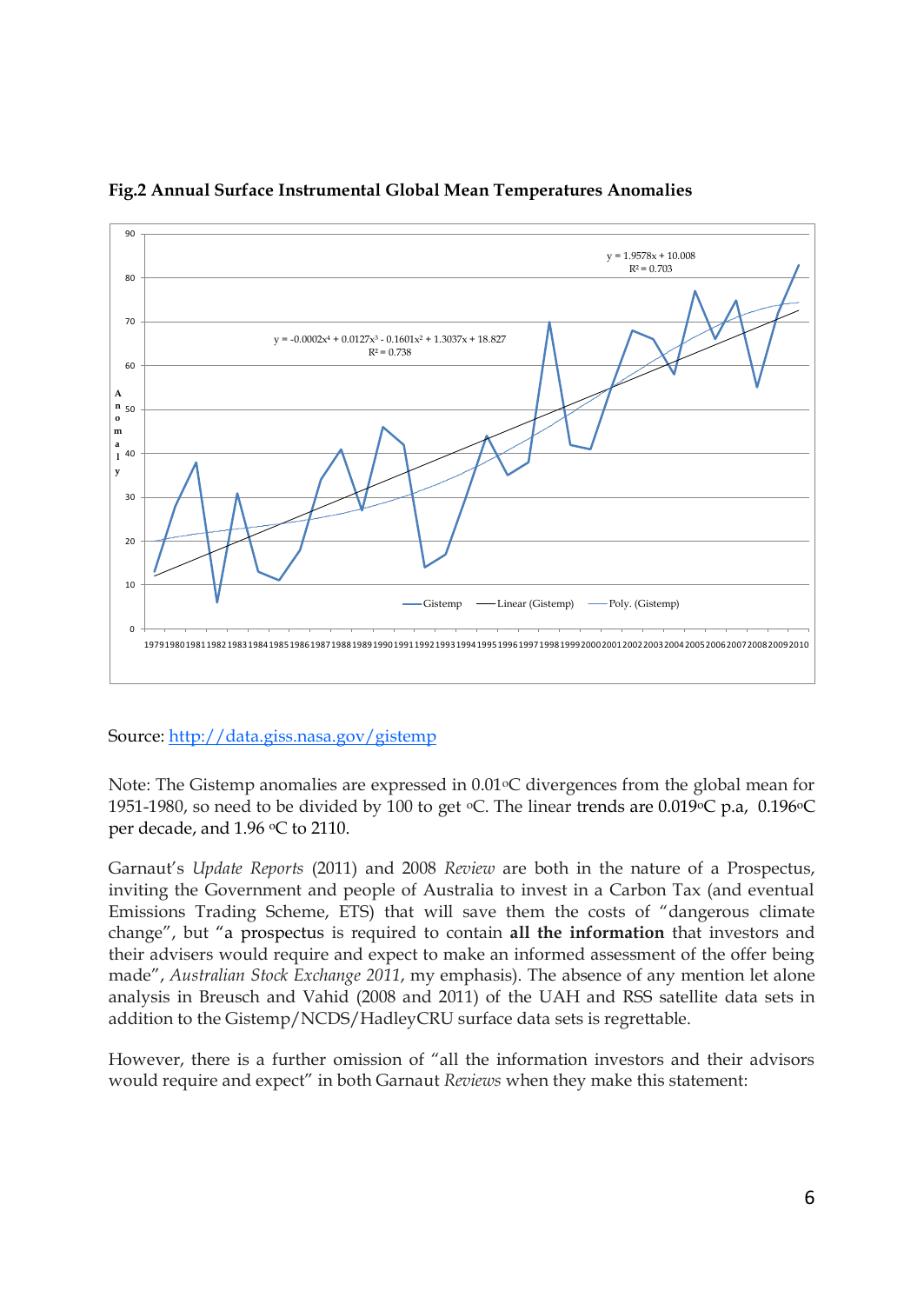**No-mitigation case** – based on no action undertaken to mitigate climate change, and used as a "reference" to assess the benefits of climate change action that accrue from the climate change impacts that are avoided. By the end of the century the concentration of long-lived greenhouse gases in the atmosphere is **1565** ppm carbon dioxide equivalent (Garnaut 2011:5 and Fig.1, my emphasis).

The present (2011) atmospheric concentration of  $CO<sub>2</sub>$  is 390 parts per million (ppm) of the atmosphere. To this the *Reviews* add the atmospheric levels of other greenhouse gases, chiefly methane (CH<sub>4</sub>) and nitrous oxide (N<sub>2</sub>O), which are expressed in CO<sub>2</sub> "equivalent" amounts that bring the  $CO<sub>2e</sub>$  concentration to between 455 and 465 ppm in 2010. To get from 460 ppm to 1565 ppm by 2100 requires that the rate of growth of  $CO_{2e}$  from now until 2100 has to be 1.0137 per cent p.a. The actual growth of atmospheric  $CO<sub>2</sub>$  from 1958 to 2010 was 0.295 per cent p.a., and projecting CO2e at that rate (the growth rates of CH<sub>4</sub> and N<sub>2</sub>O are much lower than that of CO2, see IPCC, Solomon *et al*. 2007:141) <sup>8</sup> to 2100 produces only 600 ppm of  $CO<sub>2e</sub>$  by 2100, less than 38 per cent of the Reviews' projection of 1565 ppm. The *Reviews* offer no basis for predicting any *acceleration* in the "no mitigation" BAU rate of growth of the atmospheric concentration of CO2e above the actual rate from 1958 to 2010, other than stressing the undoubted increasing growth of manmade  $CO<sub>2</sub>$  emissions – and ignore the finding in Knorr (2009) that "despite the predictions of coupled climate-carbon cycle models, no trend in the airborne fraction  $[of CO<sub>2</sub>$  emissions $]$  can be found". Nor does the SCC mention that Knorr specifically rebuts Raupach *et al.* 2008, one of 7 almost identical papers by those authors that are cited by SCC for its claim that the ability of the worlds" biospheres to continue absorbing around 44 per cent of  $CO<sub>2</sub>$  emissions is "declining" (see also Curtin 2009 for analysis of the raw data from 1958 to 2008 rebutting this claim).

#### **4. The Science of Climate Change**

 $\overline{a}$ 

Real science involves very precise formulae, like the formula for complete combustion of a typical hydrocarbon fuel (e.g. C3H8) in the presence of air (using pure oxygen tends to raise the proportion of  $H_2O$  in the outputs):

<sup>8</sup> Growth of the methane concentration from 1998 to 2005 was NIL, despite SCC"s claim that its growth rate is increasing, and of  $N_2O$ , 11 per cent over that period (in total, not p.a.), against 13 per cent in  $CO<sub>2</sub>$  (IPCC, Solomon *et al.* 2007:141). "The major (95%) sink for methane is OH radicals in the troposphere. These are concentrated in the tropics as water vapour is their source and water vapour is at a maximum concentration in the Tropics. If there is a change in humidity at about the year 2000 then there should be a change in the atmospheric concentration of methane. An increase in humidity implies an increase in OH radicals and a consequent reduction of methane… For the period 1991 to 2009 the annual increase in methane falls from  $5.8 +/-0.4$  ppb per year before 1999 to  $1.3 +/-0.4$  ppb per year after 1999", Quirk 2011, see also Chambers, 2010.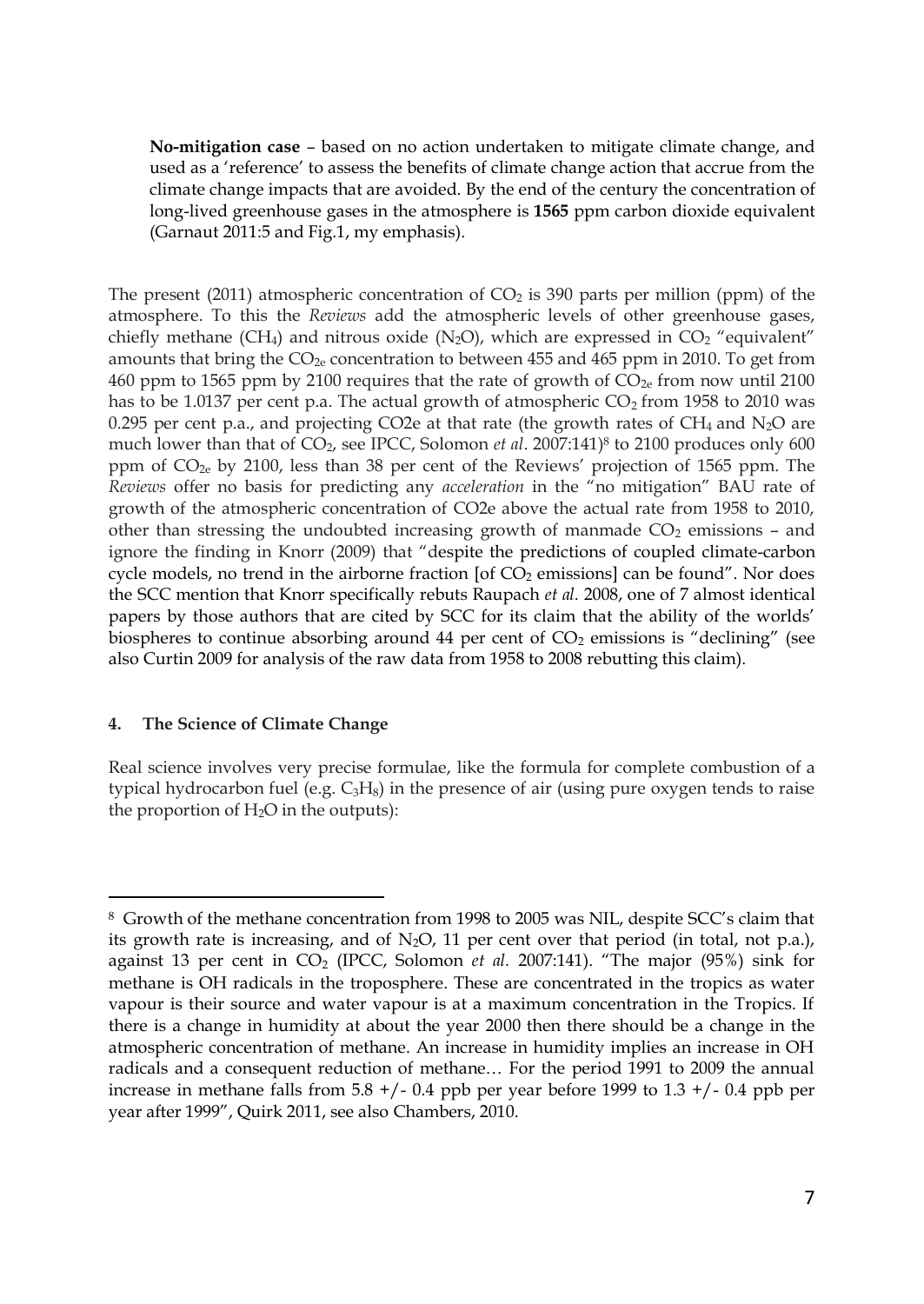$$
C_3H_8 + 5O_2 \rightarrow Energy + 3CO_2 + 4H_2O \dots (1)^9
$$

Climate science has never produced any such formulae, and formula (1) receives no mention in the IPCC"s AR4 WG1 (Solomon *et al.,* 2007) despite its demonising of hydrocarbon combustion.

It is not surprising that just as climate science never divulges equation (1) despite it showing how CO2 enters the atmosphere when there is combustion of hydrocarbons, it also never mentions (2), the formula whereby a large proportion of the emissions of CO2 is absorbed by photosynthesis both on land and in the oceans:

$$
2CO_2 + 2 H_2O + photons \rightarrow 2CH_2O + 2O_2
$$
 ...(2)

Or, in words, carbon dioxide + water + light energy  $\rightarrow$  carbohydrate + oxygen.<sup>10</sup>

It would seem that the presence of CO2 and H2O on the RHS of equation (1) and on the LHS of equation (2) are inconvenient truths for all climate scientists named in the IPCC"s Solomon *et al.* (2007). Although there are three references to photosynthesis in that volume, none of them mention that its main output is the carbohydrates on the RHS of (2) which of course constitute the world"s food supply (see below).

Climate science does not offer formulae like (1) and (2). The closest it gets to producing a formula is for the "radiative forcing" (RF) of greenhouse gases, namely the strength of their ability "forcibly" to radiate heat back to earth, are their equations (3) and (4). In (3) the change in equilibrium surface temperature ( $\Delta T_{\rm s}$ ) arising from RF is given by:11

$$
\Delta T_S = \lambda \Delta F \dots (3)
$$

where  $\lambda$  is the *assumed* (not proven) climate sensitivity, with units in K/(W/m<sup>2</sup>), and  $\Delta F$  is the *assumed* radiative forcing, given by

$$
\Delta F = 5.35 \times ln (Ct/Co) W/sq.m. ... (4)
$$

 $\overline{a}$ 

<sup>9</sup> A similar equation is for combustion of petroleum octane:  $2C_8H_{18}$  (1) +25O<sub>2</sub> (g)  $\rightarrow$  16CO<sub>2</sub> (g) +18H2O (l), where *l* and *g* are litres and grams respectively, and the value for the energy produced, -11020 kJ / mol, tells us that for every one of these reactions (with inputs of 2 gram mol weights(GMW) of octane, 25 GMW of oxygen, and outputs of 16 GMW of carbon dioxide, and 18 GMW of water), 11,020 kilojoules of heat is released, rather more than is attributable to the radiative forcing by  $16$  GMW of CO<sub>2</sub>. The words hydrocarbon and combustion do not appear in the Index in the IPCC"s Solomon *et al.* 2007. For global estimates of net heat emission from energy production, see Nordell and Gervet (2009).

<sup>10</sup> For a full account of the photosynthesis process, see Farquhar *et al.* 1980.

<sup>11</sup> This account is based on the article *Radiative Forcing* in Wikipedia, accessed 14th March 2011. See also Ramaswamy et al. (TAR, 2001:354).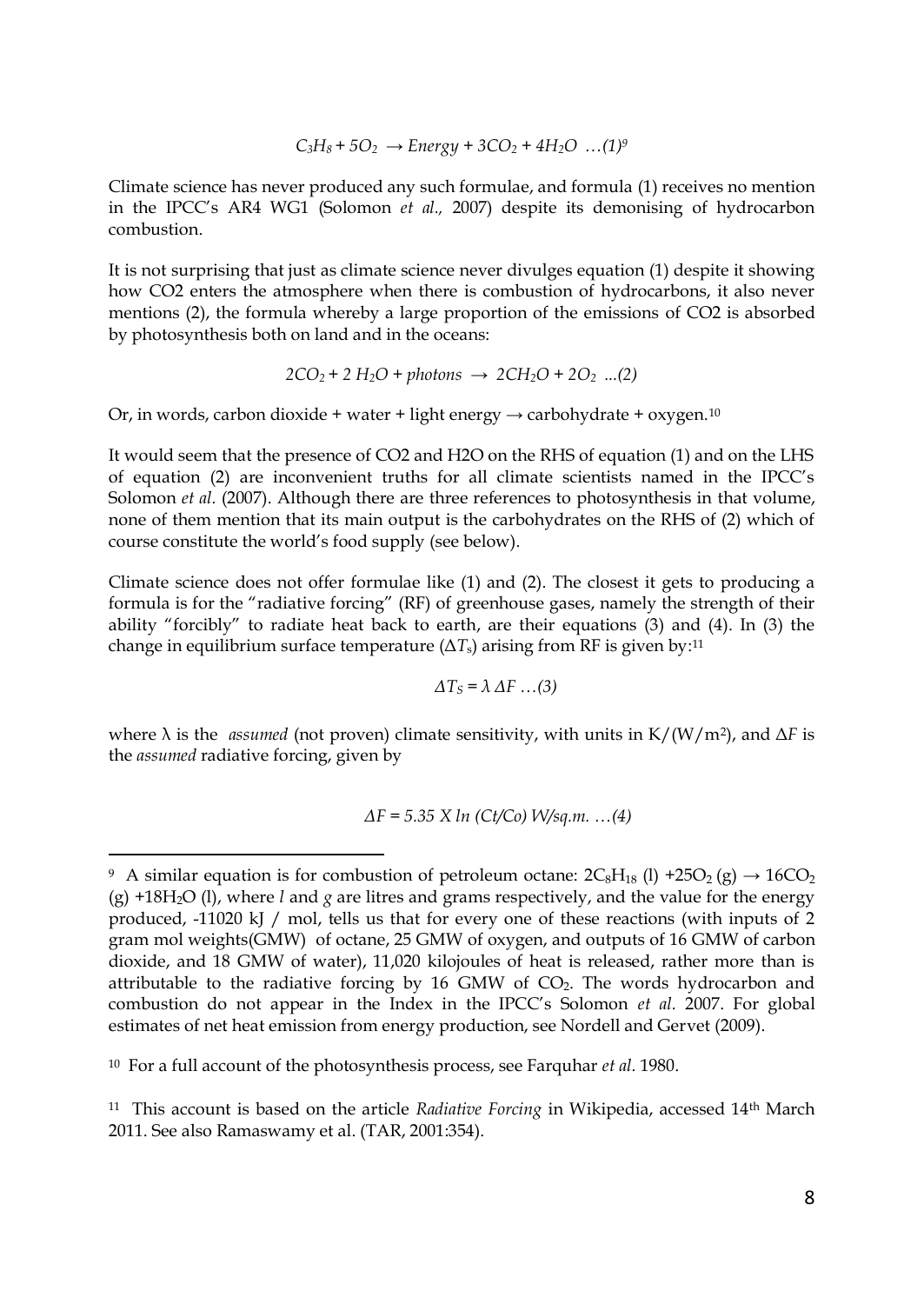where  $C_t$  is the current or future level of atmospheric carbon dioxide and  $C_o$  is the preindustrial level (280 ppm), and *F* is measured in Watts per square metre. A typical value of  $\lambda$ is said to be  $0.8 \text{ K/W/m}^2$ , which gives a warming of  $3 \text{ }^{\circ}\text{C}$  for a doubling of CO<sub>2</sub> (from 280) ppm to 560 ppm). Equations (3) and (4) disclose no physical relationships, and equation (4) (derived by Myhre *et al.* 1998, see also Ramaswamy *et al.* 2001:361) also describes no *process* whereby changes in the ratio of the present or future levels of  $[CO<sub>2</sub>]$  to the base level of 280 ppm generate radiative forcing. Moreover the parameters  $\lambda$  and 5.35 are not data-based, e.g. by use of linear least squares regression, being set in models only *ex post* at whatever level delivers some sort of match to the observations (see Myhre *et al.* 1998). Clearly the only *variables* in (3) and (4) are the base and projected levels of  $[CO<sub>2</sub>]$ . But Myhre's equation does have the property that because it takes the *ratio* of current  $[CO<sub>2</sub>]$  to the base year (1750) level, the radiative forcing  $F$  inexorably *increases* along with the rising level of  $[CO_2]$ . This is contrary to the Arrhenius formulation using only increases in absolute levels of  $[CO<sub>2</sub>]$ . In his words "if the quantity of carbonic acid  $[i.e. CO<sub>2</sub>]$  increases in geometric progression, the augmentation of the temperature will increase nearly in arithmetic progression" (1896:267 and Table VII), i.e. less than in proportion to the increase in  $[CO<sub>2</sub>]$ .

As a result, this model consistently overstates its forecast of global temperature from 1959 to 2010 by 0.0112oC p.a. (0.112 $\degree$ C per decade), and higher by 0.59 $\degree$ C for 2010 compared with the Gistemp global temperature of 14.83oC in that year. That is not a trivial difference, and it gets worse over time, especially if the claimed forcings of all the other greenhouse gases are added to that from  $[CO<sub>2</sub>]$ .

Thus the equations (3) and (4) may look impressive but they lack the precision of chemical formulae like (1). Climate scientists should at least attempt to evaluate an equation like:

$$
\Delta T_t = a + b (CO_2)_t + c (H_2O)_t + u_t ... (5)
$$

Here H2O includes *both* the water vapour generated in the combustion process *and* the steam produced by the generation of electricity. There is no consideration of such a formula in the science academy texts relied on by Garnaut's SCC (e.g. Allison 2010, Royal Society 2010). Climate scientists have never attempted to provide statistically significant values for the coefficients *b* and *c.* Instead, the IPCC"s Solomon *et al.* (2007) specifically excludes consideration of any of the (H2O) outputs of hydrocarbon combustion and power generation, which means its implied derivation of  $\Delta T_t$  bears no relation to the multi-variable combustion output and power formula (5).

However, it is to be noted that equation (5) does not lend itself to econometric analysis, because the  $CO<sub>2</sub>$  and  $H<sub>2</sub>O$  variables are not independent of each other, as they are codetermined during the combustion process and power generation processes. This means that the implied correlations of temperature anomalies and increasing [CO2] all *unavoidably*  include the water vapour component as an ingredient of the radiative forcing in the IPCC"s Solomon *et al.* (2007) and the rest. But it is perfectly possible to generate statistics of not just emissions of  $CO<sub>2</sub>$  but also of emissions of water vapour and steam in the processes of hydrocarbon combustion and power generation.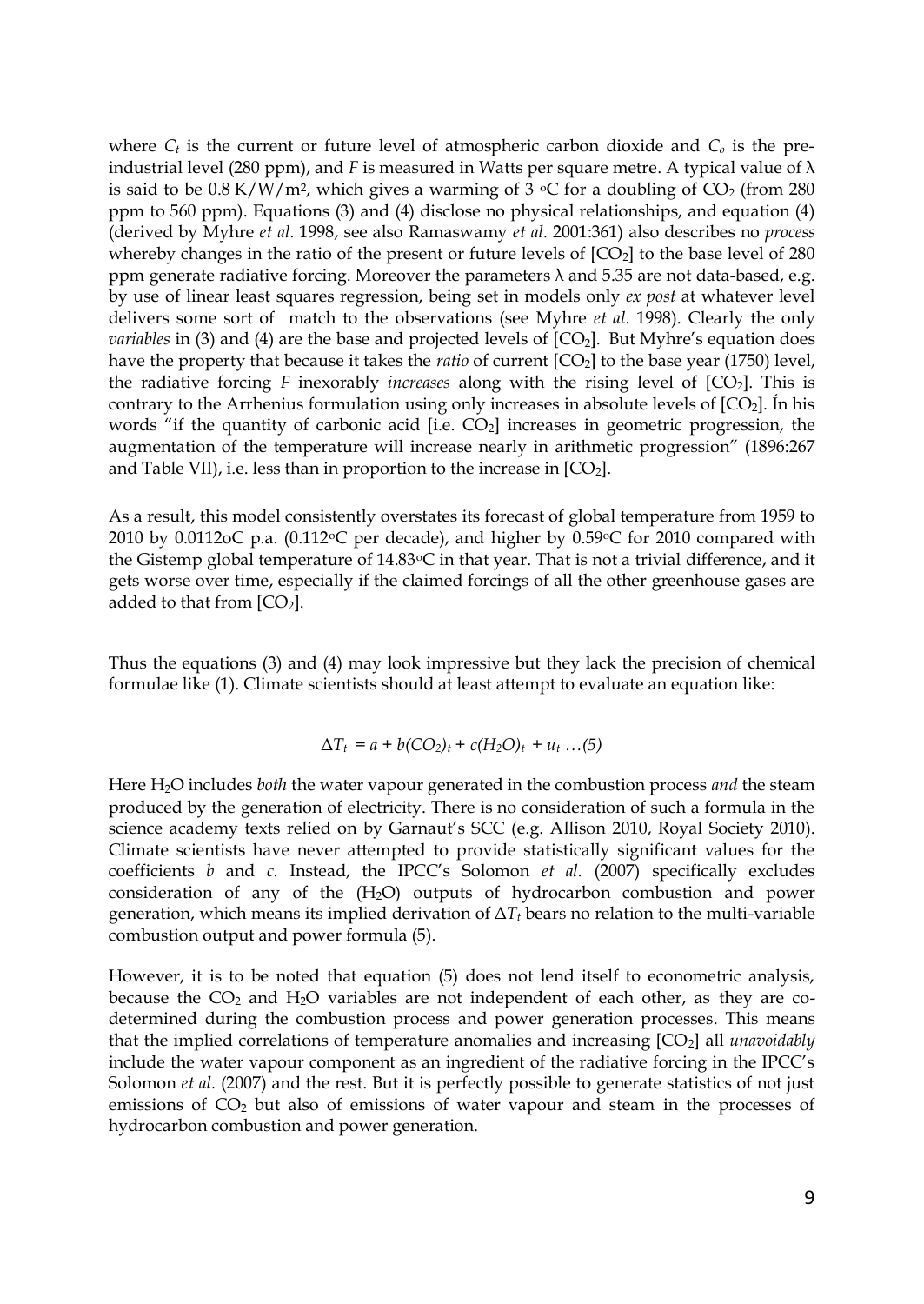Kelly (2010:630) notes that in the various applicable chapters in Solomon *et al.* (2007), there is no mention that most (but not all) anthropogenic water vapour is in the form of steam. That steam is over and above the flue exhaust H2O in the combustion process. For example, the condensate flow rate of the water used to produce steam by the heating of the combustion process (see equation 1 above) at full load in a 500 MW plant is about 6,000 US gallons per minute (400 L/s) ("Thermal Power Station", *Wikipedia*, accessed 14 April 2011), or c.12.6 million tonnes p.a.<sup>12</sup> Most of the electricity in the United States is produced using steam turbines. Coal is the most common fuel for generating electricity in the United States. In 2009, 45% of the USA"s nearly 4 trillion kWh of electricity used coal as its source of energy, but gas, oil, and nuclear power stations also mainly produce steam which is of course used to drive the generators producing their electricity.

Global energy use was 98,022 TWh in 2009 (*Wikipedia*, accessed 14 April 2011). That would have had an associated generation of steam of 303.75 GtH<sub>2</sub>O (author's calculations), very much larger (ten times) than the gross global output of  $CO<sub>2</sub>$  from hydrocarbon combustion of 30 GtCO<sup>2</sup> in 2009 (le Quéré *et al* 2009) – and of course a very much larger radiative forcing. Thus in the language of the Garnaut *Reviews*, it is water, not carbon dioxide, that is the "pollutant". As I show below, this is confirmed by multivariate econometric analysis which is fully capable of generating those coefficients from data on levels of  $[CO<sub>2</sub>]$  and [H<sub>2</sub>O] at specific locations where these variables are spatially independent of each other, and reveals that *b* is usually close to zero, even negative, while *c* is large and highly statistically significant.

Climate scientists are aware of the Clausius-Clapeyron relation that defines the maximum partial pressure of water vapour that can be present in a volume of atmosphere in thermodynamic equilibrium as a strongly increasing function of temperature, but have failed to quantify it accurately in the context of their predicted climate change. This maximum is known as the saturation vapour pressure, *es*:

$$
e_s(T) = e_s(T_o) exp^{-L/Rv(1/T} \cdot t^{T_0}) \dots (6)
$$

"where *L* is the latent heat of the appropriate phase transition (vapour to liquid at warm temperatures, vapour to solid at sufficiently cold temperatures), *Rv* is the gas constant for water vapour, and *To* is a reference temperature. At the freezing point, *e<sup>s</sup>* is 614 Pa or 6*.*14 mb; *L/Rv* = 5419 K for condensation into liquid and 6148 K for condensation into ice" (Pierrehumbert *et al.* 2007:145). While this expression shows that the ability of the atmosphere to hold water vapour rises with temperature, it does not imply it is changes in *T* that increase both the *amount* of that water vapour and the saturation level *es*.

l

<sup>&</sup>lt;sup>12</sup> "Typical water consumption for a 1000 MWe plant - providing electricity to perhaps 1 million people in an industrial country - might be 75 megalitres per day, or the equivalent of 25 Olympic-sized swimming pools. This equates to about 0.05% of the average flow rate of the Rhine, Rhone and Danube Rivers", World Nuclear Association, nd. This implies that the USA and EU have about 500 1000MWe-equivalent power stations, requiring 25% of the flow of the Rhine, Rhone, and Danube rivers.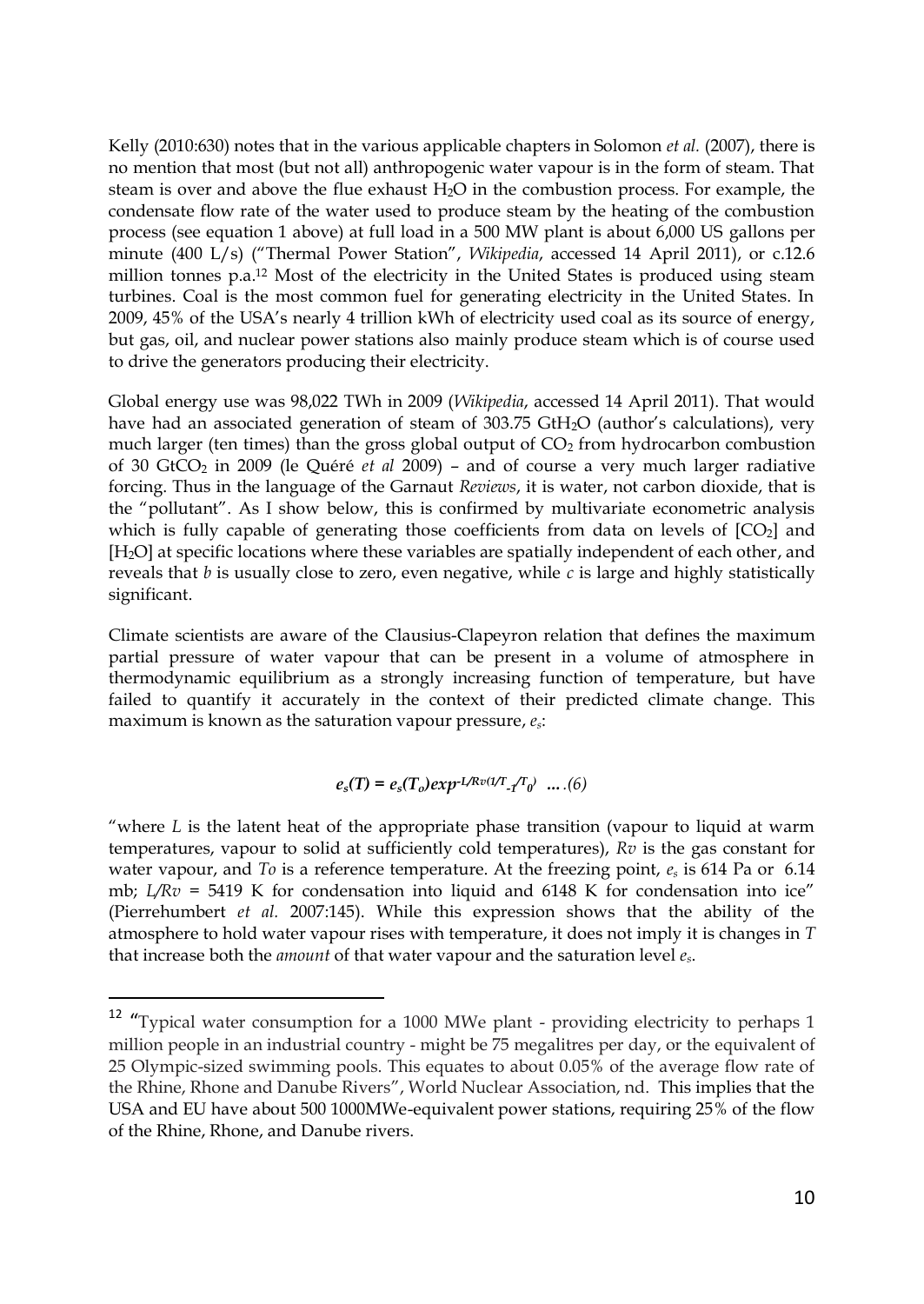Thus while satellite observations indicate that the response of global evaporation to rising temperature is close to that implied by (6), with the cooling effect entailed by evaporation and associated precipitation, the GCM models deployed by climate scientists apparently *reduce* the evaporation implied by Clausius-Clapeyron, presumably because that increases potential global warming (Kininmonth 2010:61). Hence Pierrehumbert *et al.* caution against what they term "wholly indefensible statements which simply invoke the Clausius-Clapeyron relation…[as being] at the root of the behaviour of water vapour, *but the proper use of the relation hinges on identifying the temperature to which the relation should be applied; it's not the surface temperature, and the effect of the relation on evaporation is of little relevance to water vapour feedback*" (2007:180, my emphasis).

As a result of not acting on the advice of Pierrehumbert *et al.* (2007), Solomon *et al.* (2007) wrongly attribute increases in water vapour only to rising surface temperatures, although using those increases to raise the radiative forcing they ascribe to a doubling of [CO2] is enough for them to triple the temperature change due to that by 2100 from  $1^{\circ}C$  to over  $3^{\circ}C$ . This artefact is termed the "positive feedback" effect whereby rising temperature raises evaporation whose own radiative forcing would be much stronger than that of atmospheric carbon dioxide alone, were it not for precipitation rising *pari passu* with evaporation. But Randall and Wood *et al.* (2007, in Solomon *et al.* 2007:633) and Garnaut (2008:81 and 2011:26- 27) downplay the role of precipitation in cancelling out rising evaporation, instead they often predict increasing drought in various regions despite the rising water vapour they rely on for the infinitely spiralling further temperature increases that deliver their "runaway" greenhouse effect.

In addition, Solomon *et al.* (2007) appear to believe that the positive feedback effect of rising temperature on the level of atmospheric water vapour outweighs that of direct solar radiation. However, as Kiehl and Trenberth show (e.g. 1997:206), incoming solar radiation of 342 W/sq.m. generates "evapotranspiration" of 78 W/sq.m., which is 0.228 W/sq.m. of incoming solar radiation, whereas the evapotranspiration of total radiative forcing from long lived greenhouse gases, estimated at 2.63 W/sq.m. in 2005 by Forster and Ramaswamy *et al.* (2007, in Solomon *et al*., 2007:141), is on that basis only 0.599 W/sq.m., less than 1% of that from solar. Those authors do not mention evapotranspiration arising from solar radiation, but assert that the derisory increase from the GHG forcing of only 2.63 W/sq.m. is enough to raise the increase in global temperature from rising concentrations of greenhouse gases by a factor of at least two.

However, Pierrehumbert *et al.* also assume that increases in atmospheric water vapour [H2O] stem only from rises in temperature, and are independent of processes like combustion of hydrocarbons that directly release water vapour into the atmosphere. Such releases *must* be just as potent *pro rata* – in terms of generating radiative forcing by reducing outgoing long wave radiation (OLR) - as increases in  $[H<sub>2</sub>O]$  resulting from rising temperature. Moreover, like those increases in [H2O], the increases produced by combustion must also be "approximately logarithmic in specific humidity once the [total] concentration is sufficiently large to saturate the principal absorption bands" (*ibid.*). They also find that each doubling of water vapour reduces OLR by about 6W*/*m2, and add: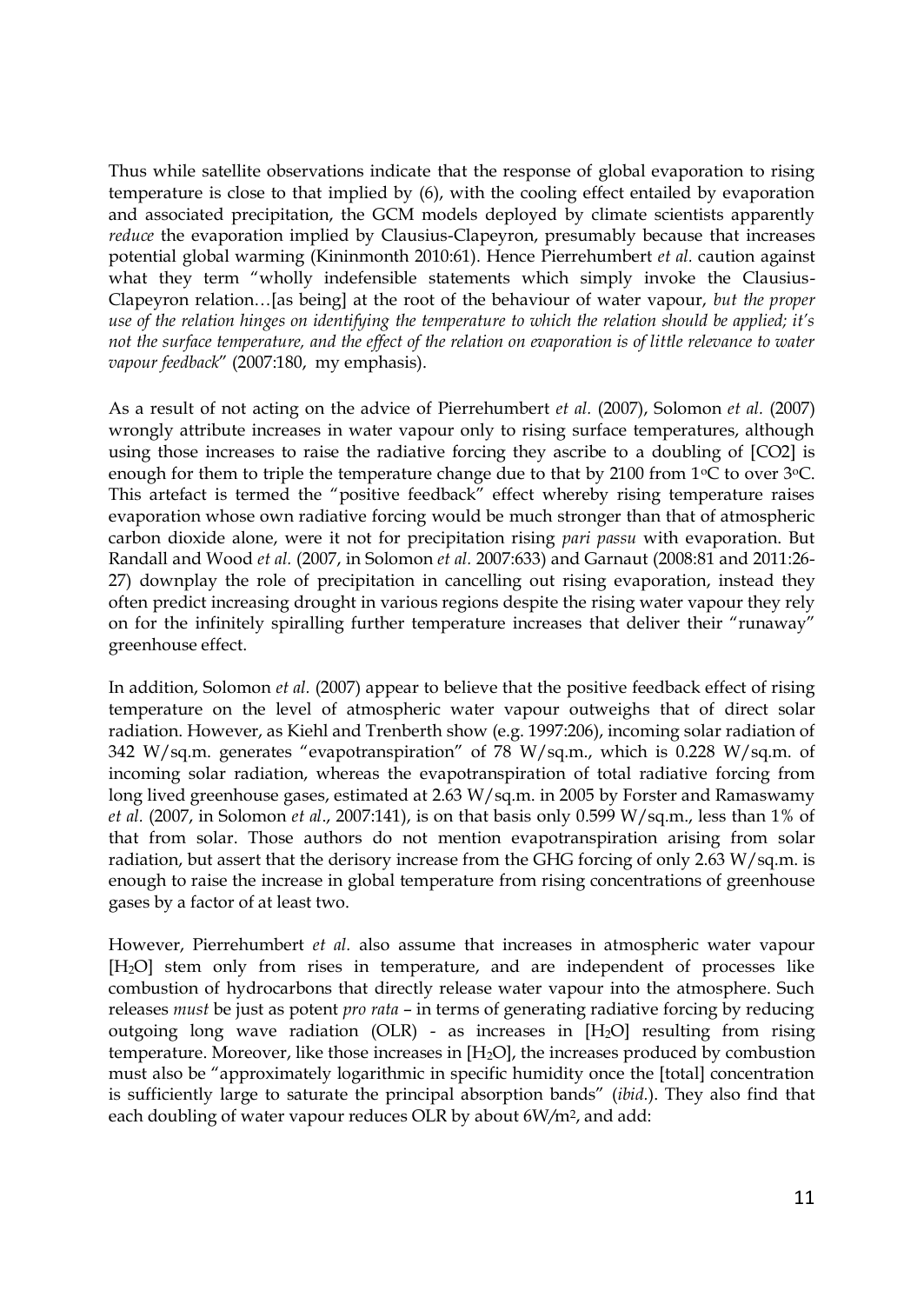This is about 50% greater than the sensitivity of OLR to  $CO<sub>2</sub>$ . The idea that small quantities of water vapour can have a lot of leverage in climate change has a fairly long history, and is now widely recognized. Water vapour feedback was included in the very first quantitative calculations of  $CO<sub>2</sub>$ -induced warming by Arrhenius [1896], and the importance of water vapour aloft was implicit in such calculations…. In fact, at each latitude the greenhouse effect of water vapour is approximately twice that of CO<sup>2</sup> (Pierrehumbert *et al.* 2007:146, 148).

For example, we know that in 2008-2009 combustion of hydrocarbon fuels generated emissions of about 8.6 billion tonnes of carbon, which equates to 31.4 billion tonnes of CO<sub>2</sub>, (i.e. 31.4 GtCO2) (le Quéré *et al*., 2010) – and using data in Gaffen and Ross (1999) this implies direct water vapour emissions (just from the combustion process of burning a hydrocarbon fuel using oxygen) of 17.5 GtH2O. <sup>13</sup> But using the first Pierrehumbert *et al*. figure above, the radiative forcing (RF) from this addition to  $[H<sub>2</sub>O]$  is 50 per cent higher than that of increased atmospheric  $CO<sub>2</sub>$ .<sup>14</sup> According to the IPCC (Forster and Ramaswamy 2007: 141), the radiative forcing per  $GtCO<sub>2</sub>$  is 0.0019 Watts/sq.metre, so that from changes in [H<sub>2</sub>O] is 0.0028 W/sq.metre. That means hydrocarbon combustion alone (excluding steam) generated total RF of 0.0047 W/sq.m. *per tonne* of H2O and CO<sup>2</sup> in 2008-09. Thus total RF from just hydrocarbon combustion across the whole surface of the globe was 5.09E+14 Watts, of which 45 per cent was the contribution of the water vapour from fossil fuel combustion. Yet Garnaut"s SCC never notices this effect, and it is dismissed as of no consequence by the IPCC"s Forster and Ramaswamy *et al.* (2007:185). 15

 $\overline{a}$ <sup>13</sup> "Based on carbon emissions data (Marland *et al* 1994) we estimate global water vapor emission from fossil fuel consumption to be of order 10<sup>12</sup> (in 1960) to 10<sup>13</sup> (in 1990) kg yr−1", Gaffen and Ross, 1999. Carbon emissions were 5.57 GtC in 1990, yielding a factor of 5.57/10 for the ratio between emissions of water vapour and carbon, in Giga tonnes, from hydrocarbon combustion, namely 1.795, say 1.8 (or 0.49 Gt H<sub>2</sub>O to 1 Gt of CO<sub>2</sub>).

<sup>&</sup>lt;sup>14</sup> "Specifically, the team found that if Earth warms by 1.8 degrees Fahrenheit, the associated increase in water vapor will trap an extra 2 Watts of energy per square meter (about 11 square feet). That number may not sound like much, but add up all of that energy over the entire Earth surface and you find that water vapor is trapping a lot of energy... we now think the water vapor feedback is extraordinarily strong, capable of doubling the warming due to carbon dioxide alone." Water Vapor Confirmed As Major Player In Climate Change. *ScienceDaily*. NASA/Goddard Space Flight Center (2008, November 18). This comment refers only to the claimed water vapour "feedback" and ignores all anthropogenic additions to [H2O] from the steam and direct emissions of water vapour during the combustion and power generation processes.

<sup>15</sup> Forster and Ramaswamy *et al* state "The emission from water vapour from fossil fuel combustion is significantly lower than the emission from changes in land use (Boucher et al.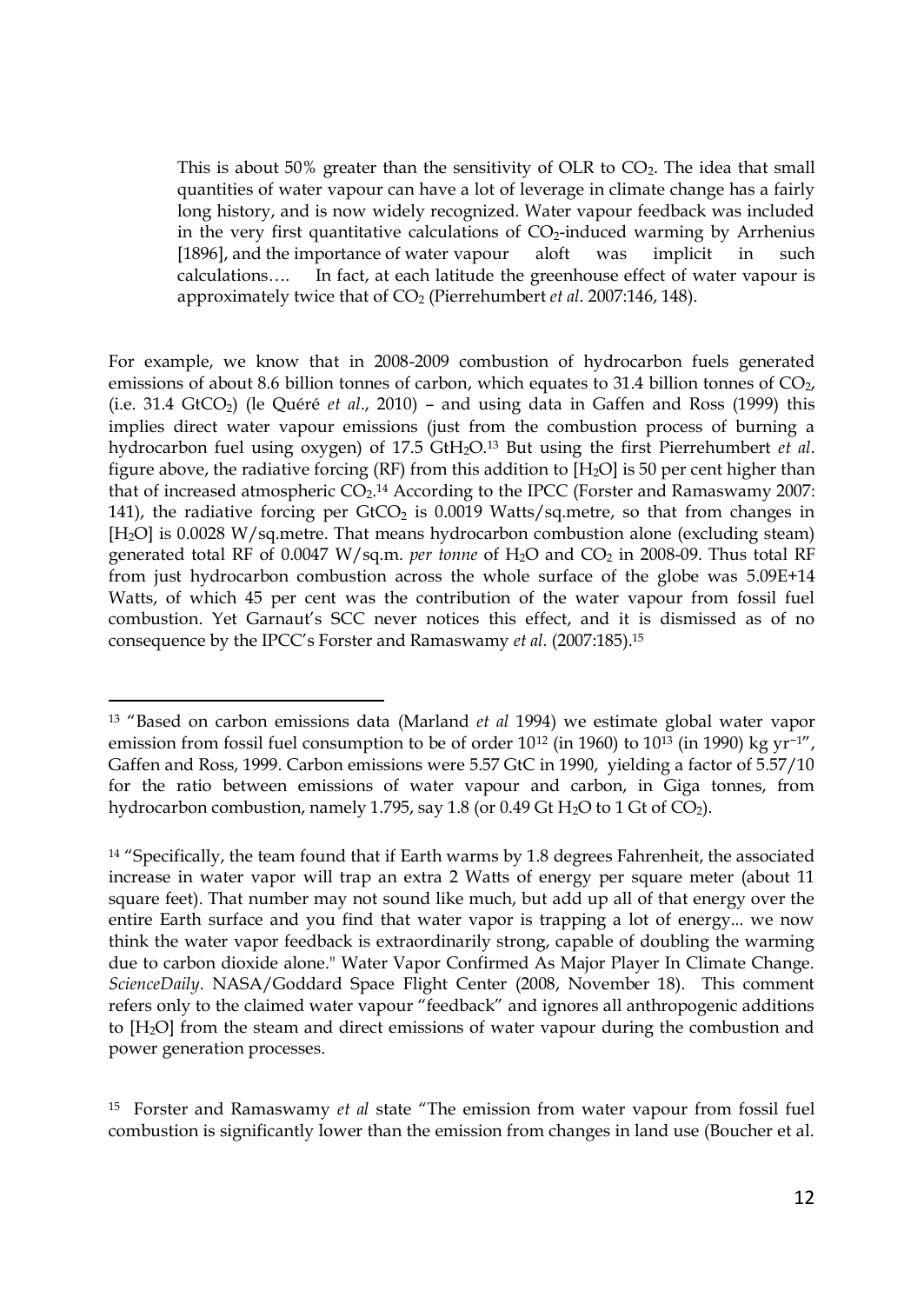The implications are profound, because clearly the RF and resulting global warming from hydrocarbon fuel combustion must be seriously underestimated by disregarding the water vapour component of the total output. However Lim and Roderick (2009) have shown that in reality, while there is some evidence for increasing evaporation between 1970 and 1999, it has been *exactly* matched by increased rainfall. Thus just as the IPCC and Garnaut"s *Reviews* generally assume reducing uptakes of  $CO<sub>2</sub>$  emissions by the biospheres, they also ignore that rising [H2O] is matched by rainfall, preferring instead to stress the claimed but as yet undemonstrated positive feedback effect of rising temperature through evaporation to yet higher temperatures. This explains why they always ignore the positive social benefits of increases in both evaporation and rainfall, and implicitly treat the resulting increases in agricultural productivity as negative social "externalities".

#### **5. Previous Econometric Analysis of Climate Change**

 $\overline{a}$ 

There have been surprisingly few attempts to use econometric analysis to separate out the proximate causes of climate change.

Few researchers have used time domain econometrics methods to analyze climate change. Apart from Kaufmann and Stern (1997) and Stern and Kaufmann (1999), only Tol and de Vos (1993, 1998), [and] Tol (1994), explicitly use econometric time series methods to investigate the causes of climate change… (Stern and Kaufmann 2000:412).<sup>16</sup>

Kaufmann *et al.* (2006b) made further use of econometric methods, and comment:

…statistical models of the relationship between surface temperature and radiative forcing that are estimated from the observational temperature record often are viewed skeptically by climate modelers. One reason is uncertainty about what statistical models measure. Because statistical models do not represent physical linkages directly, it is difficult to assess the time scale associated with statistical estimates for the effect of a doubling in CO<sub>2</sub> on surface temperature...The results of this analysis indicate that the statistical methodology used by Kaufmann *et al.* (2006a) to analyze the instrumental temperature record is able to provide an accurate and unbiased estimate for the true (model specific) estimate for the [transient climate response] TCR. This accuracy gives us added confidence in the statistical estimates for the TCR that are estimated from the instrumental temperature record. Although the transient climate response does not include the full effects of deep ocean mixing and feedbacks, it does represent the challenge for the twenty-first century and therefore is important for attributing climate

<sup>2004)&</sup>quot; (2007:185). In reality, Boucher *et al.* "estimate a global mean radiative forcing in the range of 0.03 to +0.1 Wm–2 due to the increase in water vapour from Irrigation" (2004:597), and their lower figure is effectively the same as mine  $(0.028 \text{ W/sq.m.})$  for that from combustion alone (ignoring the much larger contribution from steam emitted during power generation).

<sup>16</sup> Tol and Vellinga (1998) used econometric analysis to separate the enhanced greenhouse effect from the influence of the sun at the top of the atmosphere (TOA), while Tol and de Vos (1998) used Bayesian analysis. Neither paper considers the role of atmospheric water vapour.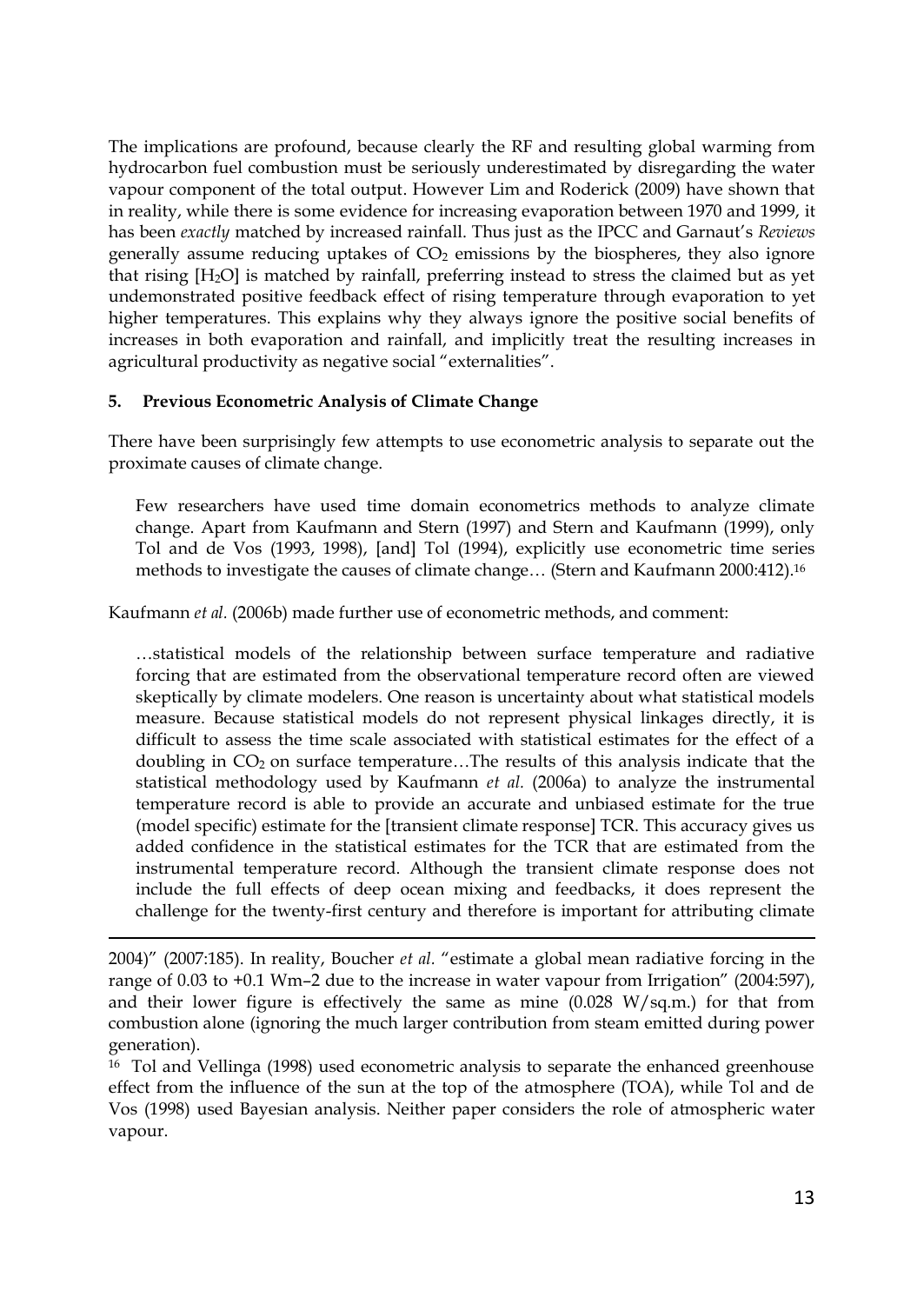change to human activity and efforts to formulate economically efficient policy.

Hegerl and Zwiers *et al.* (2007, in AR4, Solomon *et al.* 2007) failed to respond to that challenge. Although claiming they would attempt to "understand climate changes that result from anthropogenic and natural external forcings" (p.667), they never report any regression results estimating the relative values of those forcings. They concede (p.668) that "attribution studies … assess whether the response to a key forcing, such as greenhouse gas increases is distinguishable from that due to other forcings (Appendix 9A). These questions are typically investigated using a multiple regression of observations onto several fingerprints representing climate responses to different forcings… see Section 9.2.2".

There is no trace of the results of any such analysis anywhere in Hegerl and Zwiers *et al.* 2007, least of all in either of their referenced Section 9.2.2 or their Appendix 9A. The latter (pp.744-745) does have a textbook account of multivariate regression, but reports no results at all. Yet it is Hegerl and Zwiers *et al.* (p.666) who so confidently assert "greenhouse gas forcing has *very likely* caused *most* of the global warming over the last 50 years" (our emphasis), where "very likely*"* means "more than 90 percent probability" (Solomon *et al.* 2007:121) and "most" must mean more than 50 percent where only two independent variables are considered. Had these authors done some regression analysis they could have been more precise, but they never did, nor do they report any by others.

#### **6. Regression analysis of climate science counterfactuals**

Using the Mauna Loa data set on additions to atmospheric CO2 from 1958 to 2009, and regressing Gistemp temperature anomalies against it, we have these results:

| Table 1 Regression of Gistemp GMT anomalies (oC) against Radiative Forcing of $[CO_2]$ |  |  |  |  |
|----------------------------------------------------------------------------------------|--|--|--|--|
| (W/sq.m) 1959-2010.                                                                    |  |  |  |  |

| <b>Predictors of Anomalies</b> |       | t-statistics | p-values |  |
|--------------------------------|-------|--------------|----------|--|
|                                |       |              |          |  |
| Constant                       |       | $-8.260$     | 0.000    |  |
| Radiative Forcing (GtCO2)      |       | 12.749       | 0.000    |  |
| Adjusted R <sup>2</sup>        | 0.76  |              |          |  |
| Standard Error                 | 13.97 |              |          |  |
| Durbin-Watson                  | 1.31  |              |          |  |

Sources: NASA-GISS; NOAA-CDIAC; Solomon *et al.* 2007:141.

These results look impressive, with a high  $R<sup>2</sup>$  of 0.76 and a statistically significant coefficient on the radiative forcing of the  $[CO<sub>2</sub>]$  variable (i.e. atmospheric  $CO<sub>2</sub>$  as measured at the Mauna Loa Observatory). But as von Storch and Zwiers note in their textbook (1999), comparison of time series using least squares regression has a high risk of serial or spurious correlation, and the Durbin-Watson statistic at 1.313, which is well below the benchmark 2.0, shows that to be the case in this instance.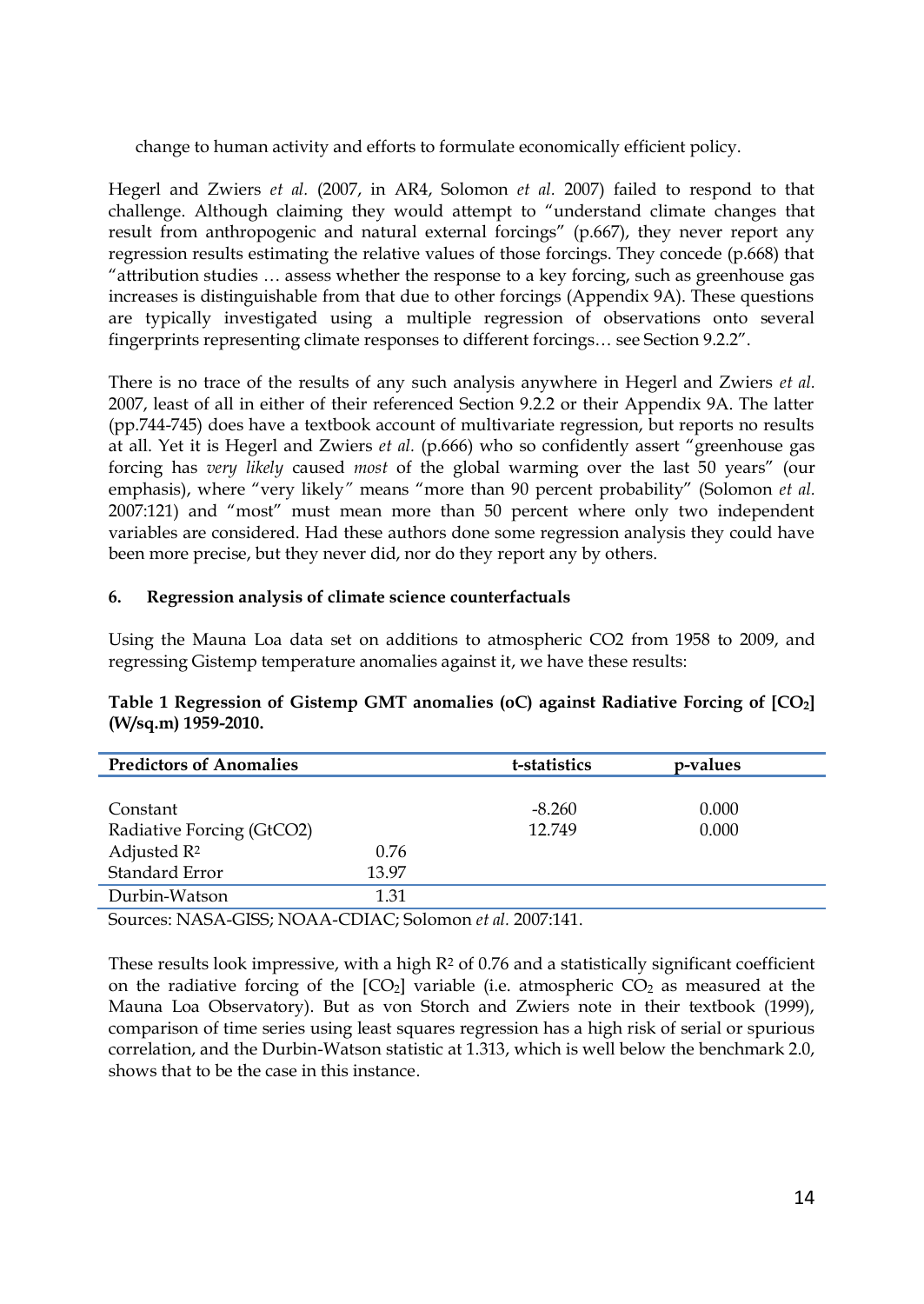This problem is usually addressed by taking year-on-year differences in the data (e.g. Breusch and Vahid, 2011), with the results shown in Table 2, which may explain why the IPCC (Solomon *et al.* 2007) and Garnaut (2008 and 2011) do not report regression results, for while the Durbin-Watson statistic at 2.85 rules out serial correlation, the  $R^2$  falls to .04, while the  $CO<sub>2</sub>$  variable is totally statistically insignificant. This means there is no basis for the claim by Solomon *et al.* (2007:10) that changes in anthropogenic atmospheric greenhouse gases account for "most" (i.e. more than 50 per cent) of observed temperature change since 1958, as claimed by Garnaut (2008,2011), Stern (2006), and Hegerl and Zwiers *et al.* (2007:670).

| <b>Predictors of Changes in Anomalies</b> |          | t-statistics | p-values |  |
|-------------------------------------------|----------|--------------|----------|--|
|                                           |          |              |          |  |
| Constant                                  |          | .095         | 0.925    |  |
| Changes in RF (GtCO2)                     |          | 0.455        | 0.651    |  |
| Adjusted $\mathbb{R}^2$                   | $-0.016$ |              |          |  |
| Standard Error                            | 16.156   |              |          |  |
| Durbin-Watson                             | 2.846    |              |          |  |

#### **Table 2 Regression of changes in surface GMT on changes in [CO2] Radiative Forcing**

Sources: NASA-GISS; NOAA-CDIAC; Solomon et al. 2007:141.

Garnaut"s SCC overlooks that Hegerl and Zwiers as lead authors of the crucial Chapter 9 ("Understanding and Attributing Climate Change") in IPCC"s AR4 (Solomon *et al.* 2007) must have been well aware that standard multivariate regression analysis of changes in temperature as a function of changes in atmospheric  $CO<sub>2</sub>$  and natural influences (e.g. water vapour) does not yield their desired outcomes, otherwise how can we explain the absence of any reporting of such analysis by Hegerl and Zwiers *et al.* 2007 when Zwiers is also coauthor of the standard text (1999) on statistical analysis of climate change? Instead Hegerl and Zwiers *et al.* (2007) resort to developing a new method of analysis they have named "detection and attribution of fingerprints". But this system does not appear in standard textbooks, as it twists the raw data into their desired shapes by use of modelled parameters rather than using only raw data. Thus although their model has the form y = Xa + u where *y* is the "filtered" climate variable and  $X$  is a matrix of independent variables that could determine y, while *a* is a vector of scaling factors, in their hands X, the matrix for the independent variables, contains only "signals that are estimated" by climate models, rather than real world data like that I have presented above (Hegerl and Zwiers *et al.* 2007: 744).

## **7. Counterfactuals, Carbon Dioxide, and Climate Change**

I gave above a brief account of John Snow"s counterfactual analysis of cholera by collecting statistics on the distribution of sources of water supply by households and of deaths from cholera. The problem with the bivariate regressions of global temperature change and atmospheric carbon dioxide reported in the previous section is that the only independent variable is changes in atmospheric  $CO<sub>2</sub>$ . In that regard such regressions are like those implicitly relied on by the medical establishment in London in 1854, which could as easily have proved that the increasing incidence of cholera outbreaks was due to the equally well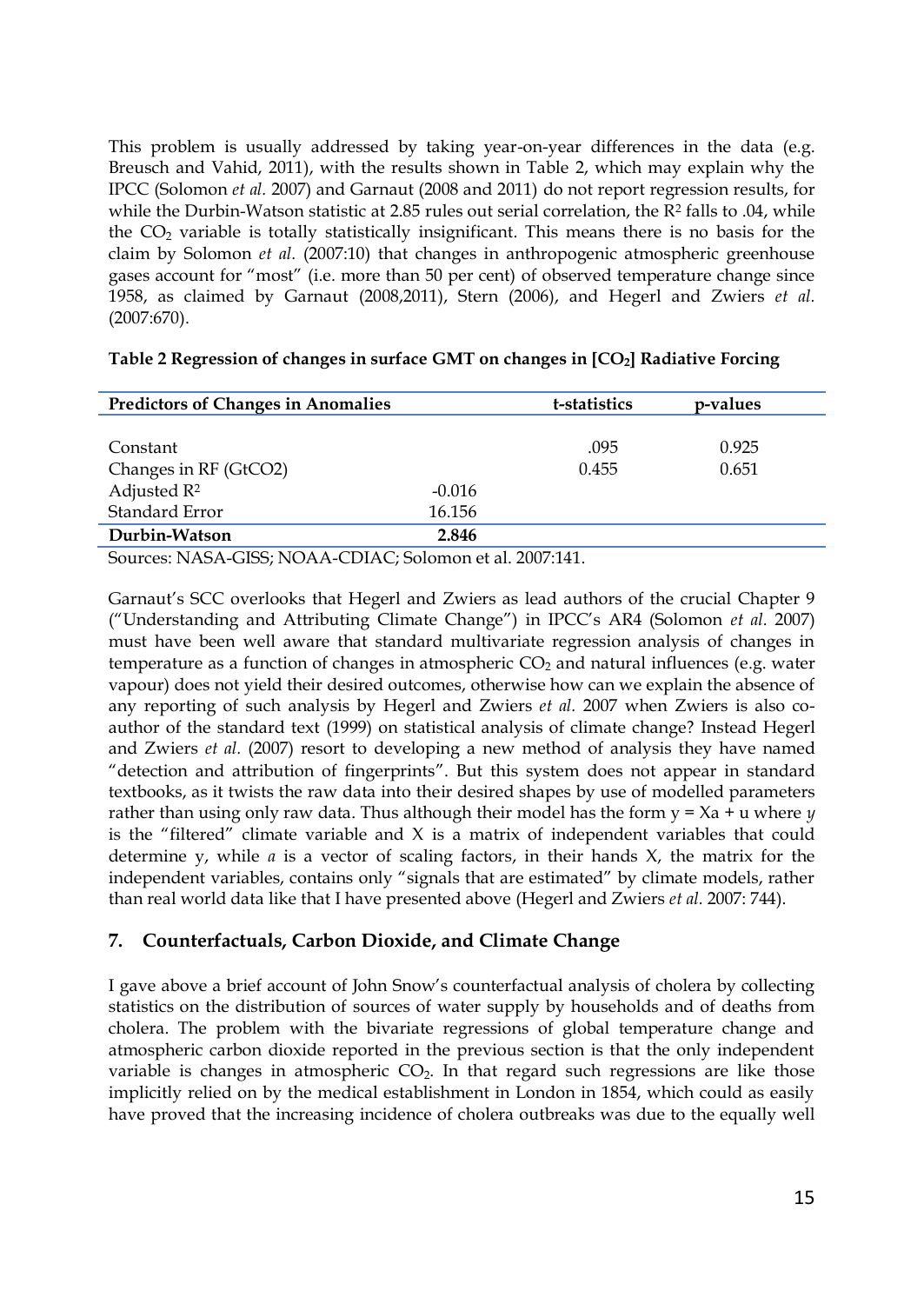attested increase in use of horse-drawn vehicles, omnibuses, cabs, and the carriages of the rich, with horses" exhalation a plausible source of the miasma passionately believed by the Garnauts of the day to be the cause of cholera.

The modern equivalent of John Snow"s careful mapping of cholera deaths and water supply is climate data sets from over 1200 locations produced by the US Government"s NOAA that are, if not deliberately ignored, certainly overlooked by the climate change establishment, perhaps because they include time series of a wide range of climatic variables, not just temperature.

These location-specific and multivariate data sets provide counterfactuals simply because although atmospheric carbon dioxide is known to be a "well-mixed" greenhouse gas (WMGHG), like London"s miasma in 1854, which means it is at much the same level everywhere, from Point Barrow in Alaska to Cape Grim in Tasmania to Mauna Loa in Hawaii, temperature *trends* are NOT the same everywhere, and are in general more closely associated with other climatic variables, such as the amount of sunlight reaching the surface, and, above all, the level of atmospheric water vapour, i.e.  $[H_2O]$ . My regressions reported in Tables 3, 4, and 5 analyse the trends in annual mean maximum or minimum temperatures at Point Barrow in Alaska, Hilo (near Mauna Loa) in Hawaii, and New York for the period 1960-2006. The respective trends differ considerably, although the R<sup>2</sup> correlation coefficients do not suggest good fits for linear rather than polynomial trends. The *nil* linear trend in the annual mean temperature at Mauna Loa itself from 1978-2006 with  $R<sup>2</sup>$  of 0.1 contrasts with that for atmospheric carbon dioxide  $(R<sup>2</sup> 0.99)$ , and in part explains the poor correlation in Table 4.

The regression analysis (Table 3) of the NOAA climate data for Pt Barrow for 1960 to 2006 (when this data set terminates) provides a striking example of John Snow"s counterfactual analysis, as it shows that changes in the level of atmospheric carbon dioxide play no role at all in explanation of the significant warming trend in minimum temperatures, while the role of atmospheric water vapour [H2O] is strong and very highly significant (99%), along with opacity of the sky at night (OPQ). Similar results are found for various locations in Hawaii, such as Hilo (Table 4), and New York City (Table 5, and Fig.3), and many others. The analysis for Hilo reported in Table 4 has changes in average annual maximum temperatures as the independent variable, with changes in solar radiation at ground level ("Avglo") replacing the sky opacity variable, as clearly solar radiation is more relevant to maximum than minimum temperatures.

| <b>Change in Mean Minimum Temperatures</b> | t-statistics | p-values |
|--------------------------------------------|--------------|----------|
|                                            |              |          |
| Constant                                   | $-1.12$      | 0.91     |
| Change in $[CO2]$                          | 0.06         | 0.95     |
| Change in $[H_2O]$                         | 4.96         | 0.000    |
| Change in OPQ                              | 4.19         | 0.000    |
|                                            |              |          |
| Standard Error                             | 1.04         |          |

#### **Table 3 Regression of climate data, Point Barrow 1960-2006**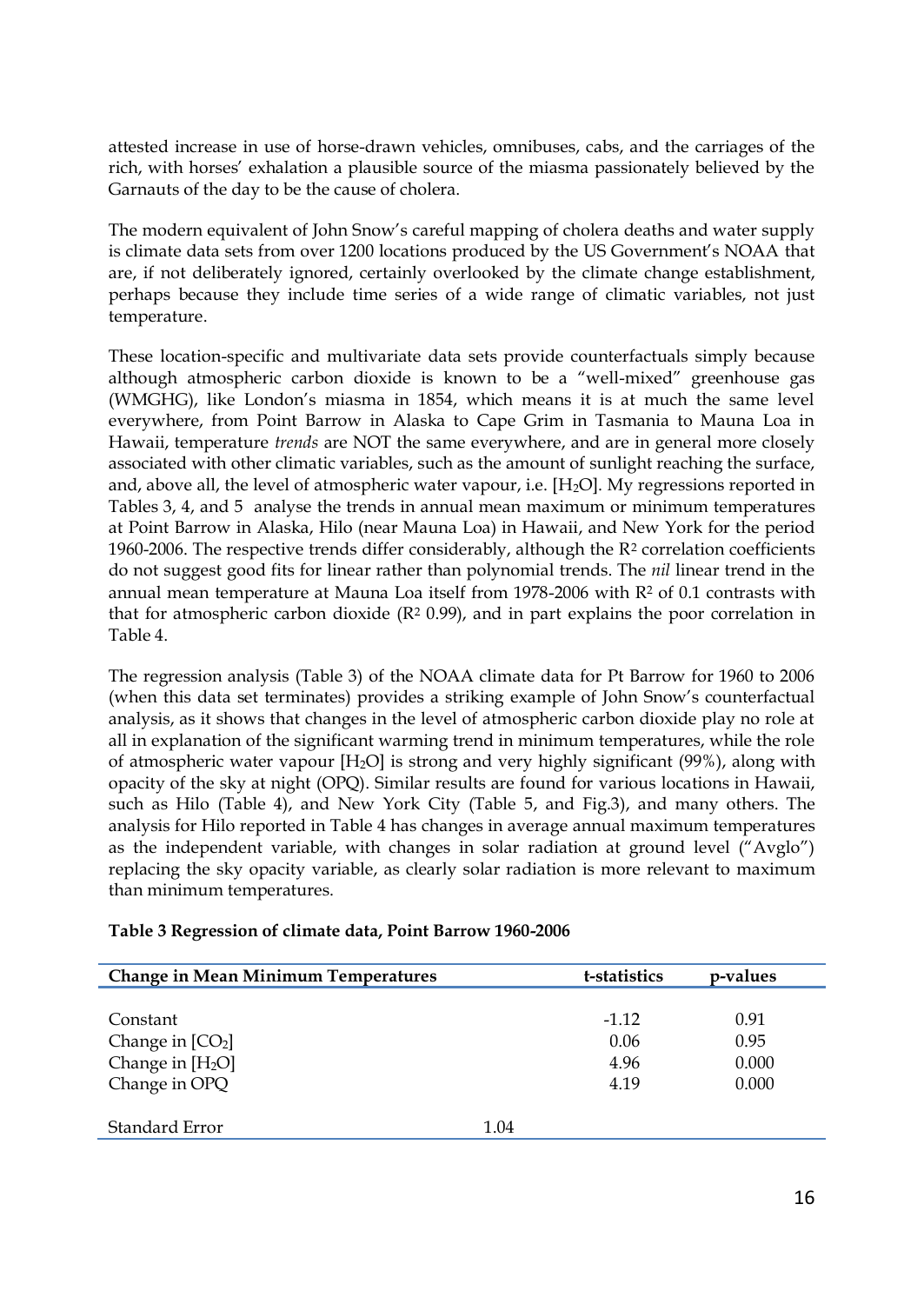| Adjusted $\mathbb{R}^2$                                                  | 0.59  |  |  |
|--------------------------------------------------------------------------|-------|--|--|
| Durbin-Watson                                                            | 2.846 |  |  |
| Sources: http://rredc.nrel.gov/solar/old-data/nsrdb/1961-90/dsf/data and |       |  |  |
| http://rredc.nrel.gov/solar/old-data/nsrdb/1991-2005/statistics/data.    |       |  |  |

Note: High *p*-values with low *t*-values indicate very low statistical significance of [CO2], and conversely for high  $t$  and low  $p$  values for  $[H_2O]$  and sky opacity (OPQ) coefficients.

| <b>Change in Annual Mean Maximum Temperatures</b> |       | t-statistics | p-values |
|---------------------------------------------------|-------|--------------|----------|
|                                                   |       |              |          |
| Constant                                          |       | $-1.13$      | 0.264    |
| Change in $[CO2]$                                 |       | 1.35         | 0.186    |
| Change in $[H_2O]$                                |       | 4.67         | 0.000    |
| Change in Avglo                                   |       | 3.72         | 0.000    |
|                                                   |       |              |          |
| Standard Error                                    | 0.565 |              |          |
| Adjusted $\mathbb{R}^2$                           | 0.356 |              |          |
| Durbin-Watson                                     | 2.834 |              |          |
|                                                   |       |              |          |

Sources: see Table 3.

**Note:** Independent variables in Table 4:  $ΔCO<sub>2</sub> =$  annual changes in atmospheric carbon dioxide at Mauna Loa Slope Observatory; ΔAvglo =change in annual average daily *in situ* total solar radiation, i.e. sum of direct and diffuse radiation less albedo (Wh/m<sup>2</sup>);  $\Delta H_2O =$ annual changes in precipitable water vapour (cm).

## **Table 5 Regression of climate data, New York City (JFK) 1960-2006**

| <b>Change in Annual Mean Maximum Temperatures</b> |       | t-statistics | p-values |
|---------------------------------------------------|-------|--------------|----------|
|                                                   |       |              |          |
| Constant                                          |       | $-0.39$      | 0.70     |
| Change in $[CO2]$                                 |       | 0.14         | 0.89     |
| Change in $[H_2O]$                                |       | 9.64         | 0.000    |
| Change in OPQ                                     |       | $-1.49$      | 0.14     |
|                                                   |       |              |          |
| Standard Error                                    | 1.86  |              |          |
| Adjusted R <sup>2</sup>                           | 0.69  |              |          |
| Durbin-Watson                                     | 2.692 |              |          |

Sources: see Table 3.

**Note:** The **i**ndependent variables in Table 4 are:  $\Delta CO_2$  = annual changes in atmospheric carbon dioxide at Mauna Loa Slope Observatory; ΔOPQ = changes in annual average opacity of the sky;  $\Delta H_2O$  = annual changes in precipitable water vapour (cm).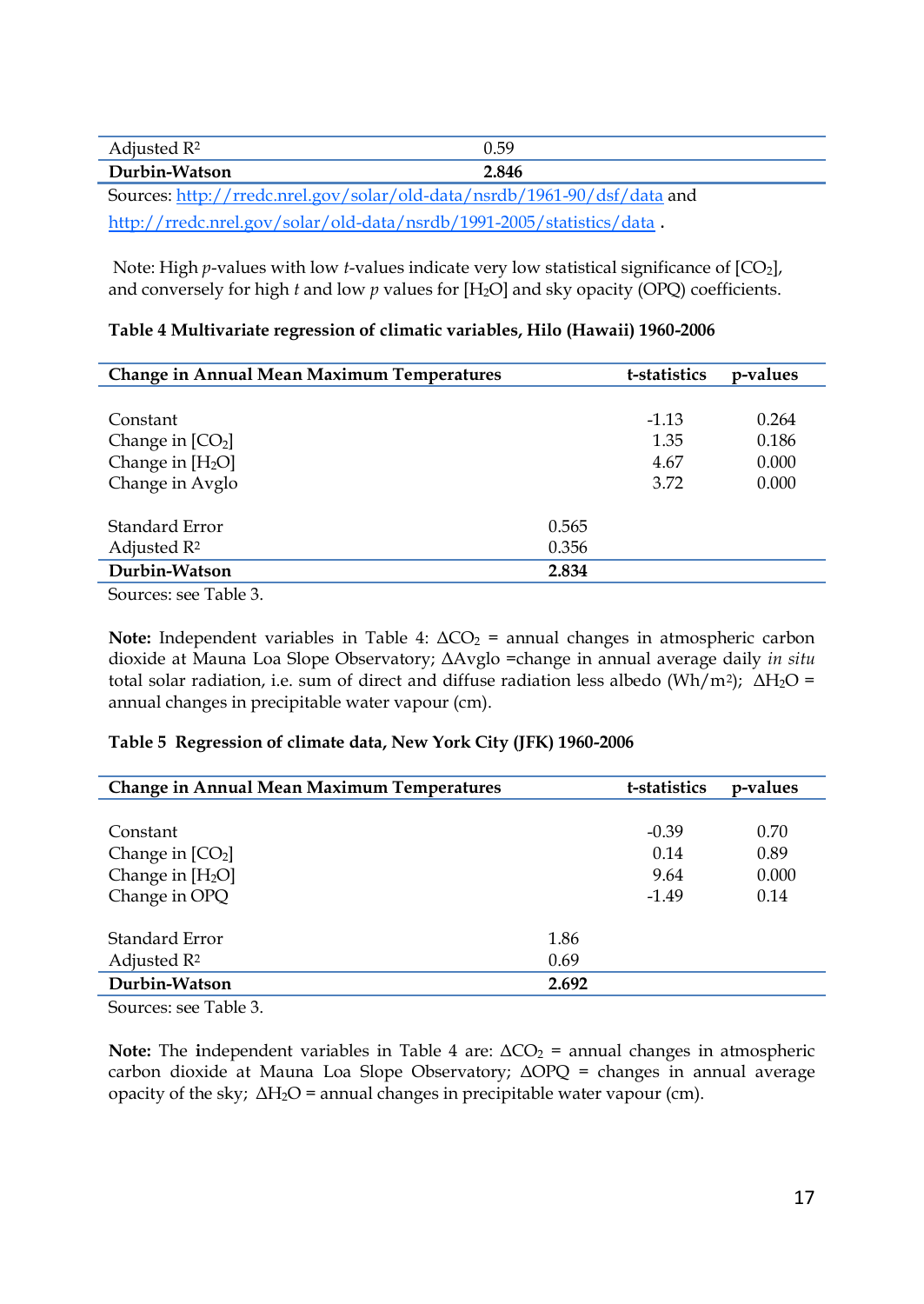These counterfactuals all show no statistically significant correlations between atmospheric carbon dioxide levels (i.e. $[CO_2]$ ) and changes in temperature, and thereby fully support the conclusions of Paulo Cesar Soares (2010:111), that there is no causal relation between  $[CO<sub>2</sub>]$ with global warming, given the absence of evidence for changes in  $[CO<sub>2</sub>]$  preceding temperature either for global or local changes, and that the greenhouse effect of  $[CO<sub>2</sub>]$  is very small compared with that of water vapour.



**Fig.3 Annual changes in mean temperature, [CO2] and [H2O], New York 1960-2006**

Sources: see Table 3.

Note: This graph explains the regressions reported in Table 5, showing why the annual changes in atmospheric carbon dioxide concentrations do not explain temperature variability in New York, unlike changes in atmospheric water vapour.

## **8. Water Vapour and Climate Change**

Projections of global surface warming as large as 5.8°C over the next 100 years are based not on the direct contribution to atmospheric water vapour  $[H<sub>2</sub>O]$  from combustion of hydrocarbons but on increases in [H2O] arising from rising temperatures attributed to increasing [CO<sub>2</sub>], hence the term "feedback" to describe a second round impact of increasing [H2O] on temperature (Minschwaner and Dessler 2004, Dessler *et al.* 2008). In most global climate models, an initial warming caused by additional  $CO<sub>2</sub>$  and other greenhouse gases leads to enhanced evaporation at the surface and higher specific humidity of the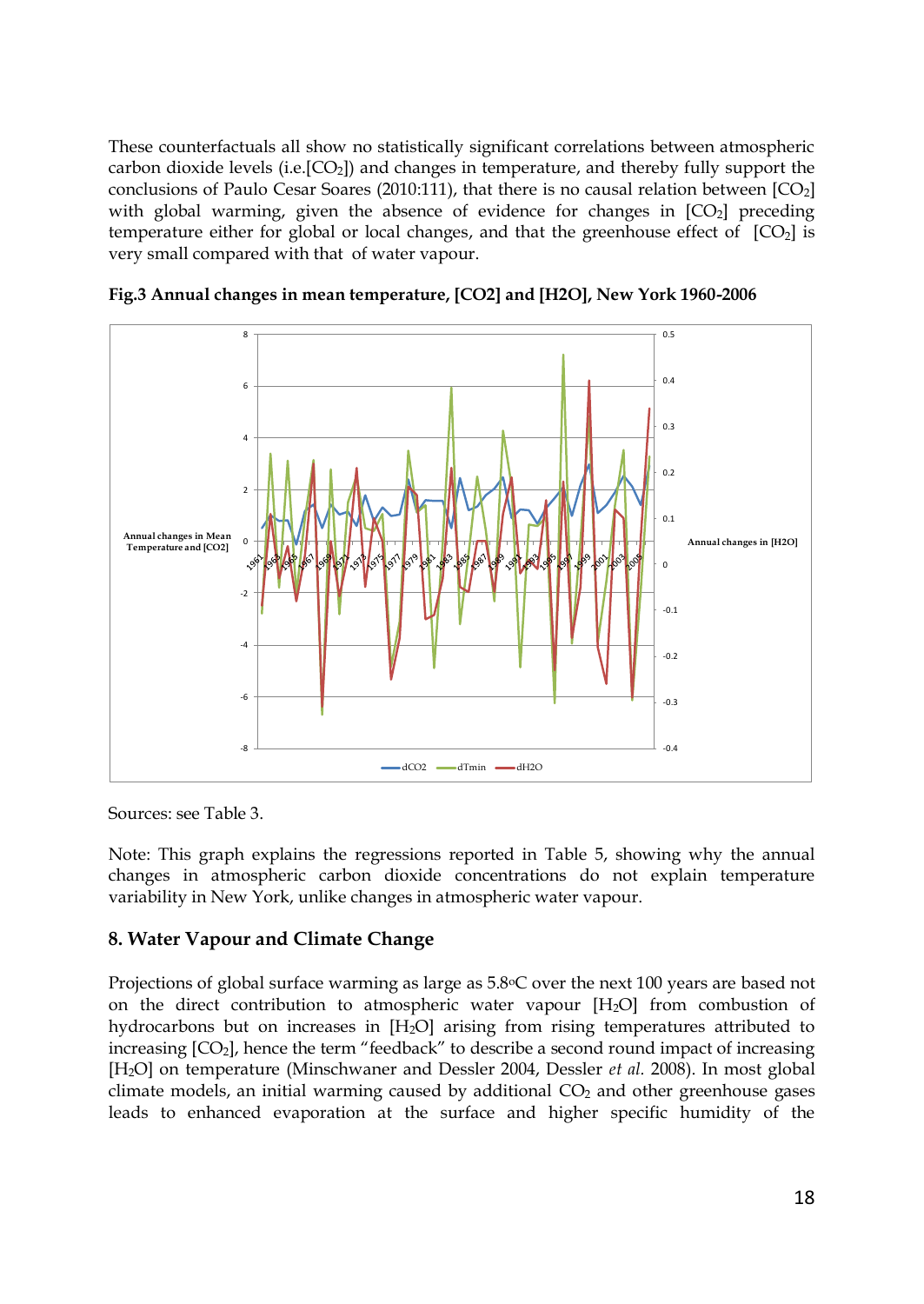atmosphere. Since water vapour is a strong infrared absorber (Arrhenius 1896), the added moisture causes further warming. But how much? Minschwaner and Dessler (2004:1281) estimate the change in water vapour in the Upper Troposphere (near 215 mb pressure or altitude of about 12 km.) is between 8.5 and 9.5 ppmv per  $1^{\circ}$ C increase in surface temperature. That implies a total increase in  $[H<sub>2</sub>O]$  from the 0.7 $\degree$ C rise in global surface temperature between 1900 and 2000 of just 5.95-6.65 ppmv., to be compared with the apparent increase in  $[CO_2]$  from 1900 to 2000 of 91 ppmv. Using that calculation, it is difficult to see how Minschwaner and Dessler (2004:1272) arrived at "projections of surface warmings as large as 5.8oC over the next 100 years" because of the "positive water vapour feedback in the atmosphere".

However, Dessler *et al.* (2008) claim to have demonstrated a substantial water-vapour climate feedback by comparing satellite data on tropospheric specific humidity *q* in the El Niño of December 2006-February 2007 with that in the cooler La Niña of December 2007- February 2008, with *q* higher in the former. Their paper does not explain why it was cooler in the La Niña despite higher  $[CO_2]$  than a year before, and shows no feedback impact on temperature in La Niña from the higher *q* during El Niño.

Paltridge *et al.* (2009) found that specific humidity in the National Centres for Environmental Prediction/National Centre for Atmospheric Research (NCEP/NCAR) reanalysis declined between 1973 and 2007, particularly in the tropical mid and upper troposphere, the region that plays the key role in the water vapour feedback. They pointed out that climate models tend to maintain constant relative humidity at each atmospheric level, and therefore have an increasing absolute humidity at each level as the surface and atmospheric temperatures increase. This behaviour in the upper levels of the models produces a positive feedback which more than doubles the temperature rise calculated to be the consequence of increasing atmospheric CO2. Total water vapour in the atmosphere may increase as the temperature of the surface rises, but if at the same time the mid- to upperlevel concentration decreases then water vapour feedback will be negative. Minschwaner and Dessler show exactly that effect (2004: Figs. 1 and 2).

These suggestions by Paltridge *et al.* (2009) have been contested by Dessler and Davis (2010) who conceded that "if borne out, this result suggests potential problems in the consensus view of a positive water vapour feedback", but produce further reanalysis rejecting the findings of Paltridge *et al*. However, Hansen *et al.* (2011) note that "the latent energy associated with increasing atmospheric water vapour in a warmer atmosphere is an order of magnitude too small to provide an explanation for the high estimates of atmospheric heat gain" (like those in Dessler *et al.* 2008), and thereby confirms the findings of this chapter, that the direct anthropogenic contributions to  $[H_2O]$  of currently over 300 GtCO<sub>2</sub> p.a. are much more significant than the claimed positive [H<sub>2</sub>O] feedback effects from the essentially trivial increase in global temperature since 1900 of about 0.007°C a year.

## 9. T**he Benefits of Hydrocarbon Fuel Combustion Emissions**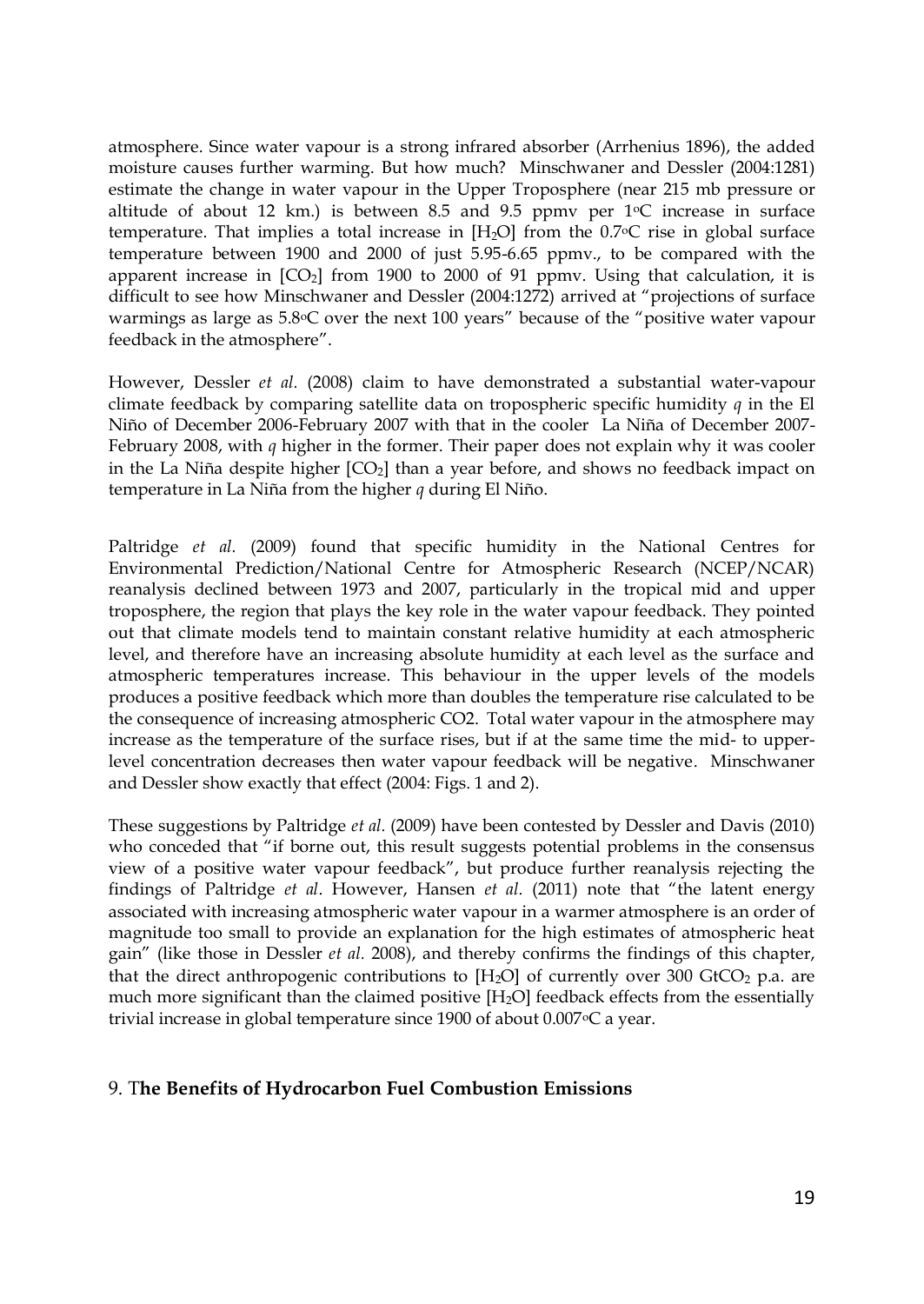Garnaut's first Update paper (2011) has the title "Weighing the costs and benefits of climate change action", and like the fifth is in breach of ASX disclosure rules, because at no point does it mention the undoubted benefits of hydrocarbon combustion in terms of (1) the fertilization effect of elevated atmospheric carbon dioxide on primary production, and (2) the benefits in terms of enhanced crop yields of higher global rainfall. For Garnaut (2008 and 2011), hydrocarbon combustion produces only costs, in the form of as yet unproven large rises in global mean temperatures (even though they would also have benefits in the form of higher crop yields and longer growing seasons, especially in all higher latitude zones), and the benefits of restricting use of hydrocarbons consist *only* of avoidance of the supposed costs of rising temperatures.

Ironically, there is a contradiction between the SCC"s basic position that hydrocarbon emissions produce only costs, and that the biospheric sinks are close to saturation, as claimed by Raupach *et al.* (2008, etc.) while in both his 2008 and 2011 *Reviews*, Garnaut devotes space to the role of expanding agro-forestry in order to reduce atmospheric carbon dioxide concentrations through their absorption of substantial volumes of those emissions, which would not be possible if Raupach *et al.* were correct. Yet the 2008 *Review* raises the historic growth rate of the concentration of CO2e at 0.29 per cent p.a. (1958-2010) to his projection of 1.0137 per cent p.a. from 2010 to 2100 by suppressing the known take-up of more than half of carbon dioxide emissions by the globe"s biospheres (Knorr 2009). This is justified in section 2.3.2 (in SCC*)* on the carbon cycle which at face value seems unexceptionable but nevertheless displays palpable bias. The first is the stress on the apparently fast growth of fossil fuel emissions between 2000 and 2008 of 3.4 per cent p.a., without mentioning that in that period the atmospheric concentration of  $CO<sub>2</sub>$  increased by only 0.296 per cent p.a.

This distinction between the respective growth rates of emissions and of the atmospheric concentration is very important but never mentioned in either the 2008 or 2011 *Reviews*, and may betray some ignorance of dependence of percentages on respective base levels. Total annual emissions of human-generated carbon dioxide are approaching 10 billion tonnes of carbon-equivalent  $CO<sub>2</sub>$  (i.e. GtC), but the absolute atmospheric concentration is nearly 830 GtC. An increase of three percent in the first figure, of which 55 percent is absorbed by the biospheres, becomes just 0.016 per cent of the second figure.

At the observed growth rate of  $[CO<sub>2</sub>]$  of 0.295 per cent p.a. over the longer period from 1959 to 2009, it will take until **2134** for the so-called pre-industrial level of the atmospheric concentration of 280 ppm to double to 560 ppm; and the 2009 level of 387 ppm will not double until **2244**. The *Reviews'* portrayal of the extreme urgency of preventing these gentle increases is not compelling, unless one accepts their projection of 1565 ppm  $CO<sub>2e</sub>$  by 2100.

The SCC justifies its alarmism by claiming that the strength of the carbon sinks (which have on average absorbed 56 per cent of carbon dioxide emissions since 1958) has been "declining" over the last five decades, which if true would result in an increasing airborne fraction of emissions from the present average level of 44 per cent p.a. It offers no statistical evidence beyond its repeated citations of papers by J.P. Canadell, C. Le Quéré, P. Fraser, and M. Raupach, of which none of those cited in SCC section 2.3.2 has been peer-reviewed. Instead, as already noted above, with another omission of material facts, the 2011 *Review*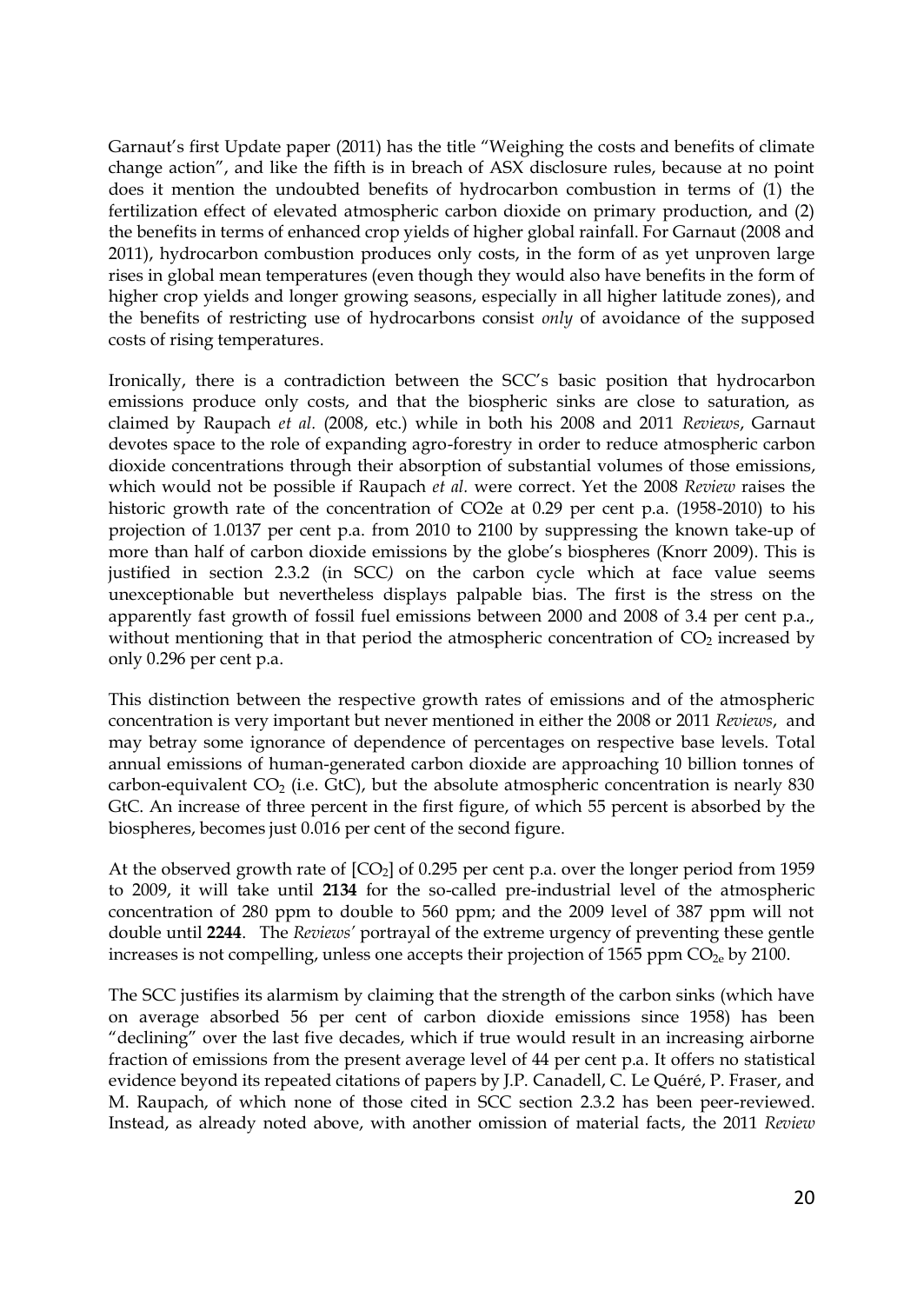ignores the peer-reviewed paper by W. Knorr (2009) in a mainstream journal, which concludes "despite the predictions of coupled climate-carbon cycle models, no trend in the airborne fraction can be found".

Another peer-reviewed paper (Curtin 2009) that appeared in the same month as Knorr"s provided substantive statistical support for the benefits conferred on mankind by the rising level of atmospheric carbon dioxide through its enhancement of global cereal production based on the increasing photosynthesis - on which all living matter is wholly dependent facilitated by increases in  $[CO<sub>2</sub>]$ . That "externality" is never mentioned in Garnaut 2008 and 2011 even when admitting that expanding agro-forestry can increase the uptakes of carbon dioxide emissions that elsewhere he projects as falling to nil (2008: Fig.2.7). The role of rising temperature and  $CO<sub>2</sub>$  in raising photosynthesis – and thereby yields – is shown in Fig.4. Evidently the more  $CO<sub>2</sub>$  is available at any given temperature the higher is the net primary productivity (NPP). Similarly, the higher the temperature at any level of  $CO<sub>2</sub>$ , the higher is the NPP (left axis) up to the limits specified. Combining higher temperature with higher  $CO<sub>2</sub>$  again leads to higher NPP. We are now at 390 ppm and <15 $\degree$ C, so have some way to reach the optimum implied by the feasible levels of 650 ppm and leaf temperature of 30 °C.

Similarly, here Table 6 confirms the concurrence in Fig.4 of rising atmospheric carbon dioxide with rising terrestrial uptakes of carbon dioxide and rising world cereals production both in total and per capita. The *Reviews* will incur a heavy burden of responsibility, if their proposals to secure a reduction of carbon dioxide emissions succeed in reducing the atmospheric concentration to levels like that shown for 350 ppm in Fig.4 that are unlikely to support the food requirements of a world population of nearly 7 billion people now, and possibly 9 billion by 2050.<sup>22</sup>

|                                        | 1961 | 2007 | ℅      |
|----------------------------------------|------|------|--------|
|                                        |      |      | Change |
|                                        |      |      |        |
| Atmospheric concentration of CO2 (ppm) | 673  | 815  | 121    |
| Anthropogenic emissions of CO2 (GtC)   | 4.06 | 9.94 | 245    |
| Total terrestrial uptakes (GtC)        | 0.9  | 2.98 | 331    |
| Total cereals production, Gt           | 0.88 | 2.34 | 265    |
| Carbon content (average 40%) GtC       | 0.35 | 0.94 | 268    |
| World population (billions)            | 3.08 | 6.6  | 214    |

#### **Table 6 Carbon Dioxide and World Cereals Production 1961-2007**

l

 $22$  "The fundamental reason why carbon dioxide in the atmosphere is critically important to biology is that there is so little of it. A field of corn growing in full sunlight in the middle of the day uses up all the carbon dioxide within a meter of the ground in about five minutes. If the air were not constantly stirred by convection currents and winds, the corn would stop growing" (Dyson 2007).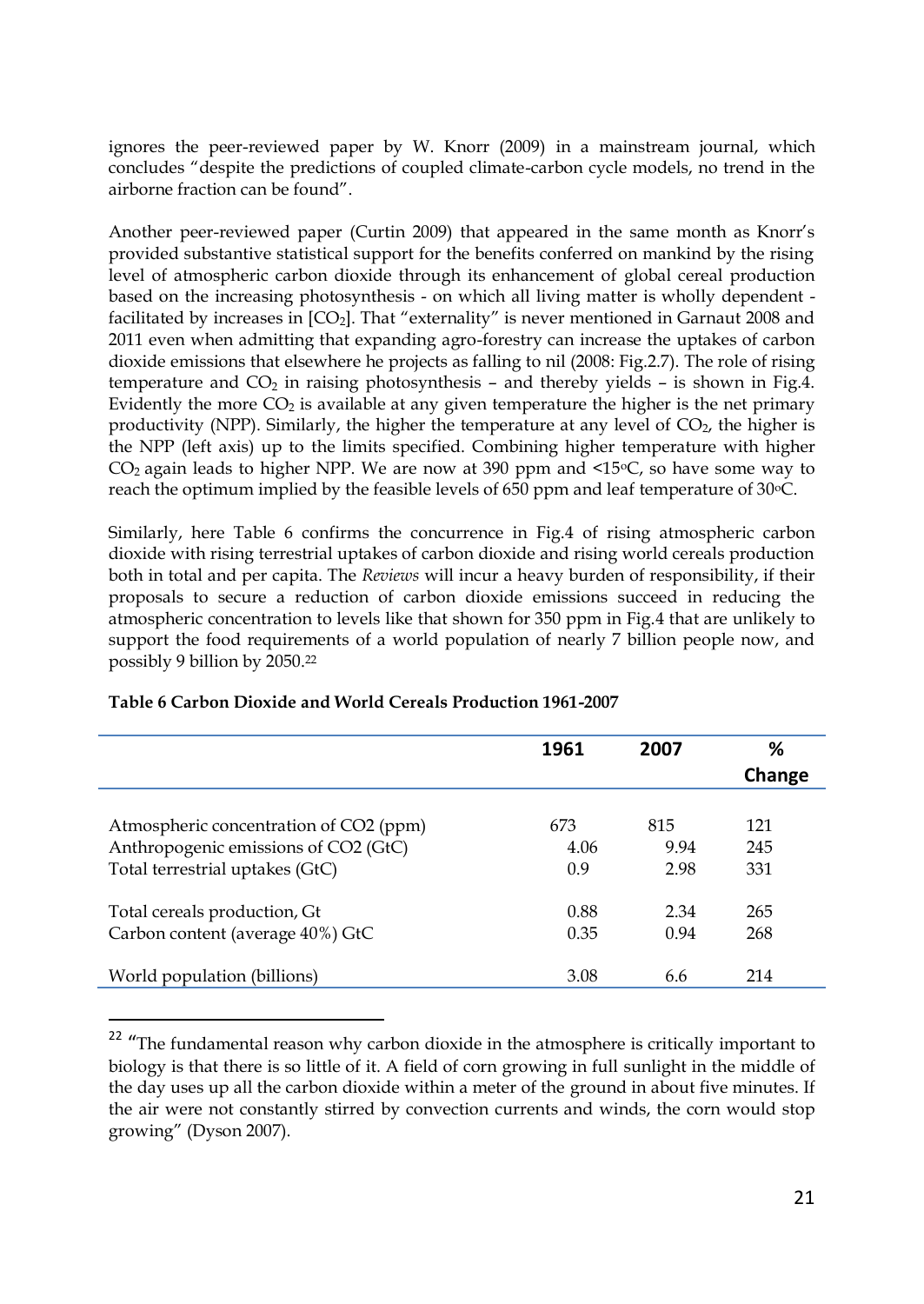| Cereal production per capita, tonnes                                           | 0.28 | 0.35 | 125 |
|--------------------------------------------------------------------------------|------|------|-----|
| Carbon content per capita, $40\%$ average, tonnes                              | 0.11 | 0.14 | 127 |
| Source: Le Quéré, Canadell et al. 2009, www.globalcarbonproject.org, FAO 2009. |      |      |     |

Note: The world"s uptakes of atmospheric carbon dioxide are not limited to cereals - other food and fruit crops, livestock, forestry, and fisheries are all absorbers though photosynthesis.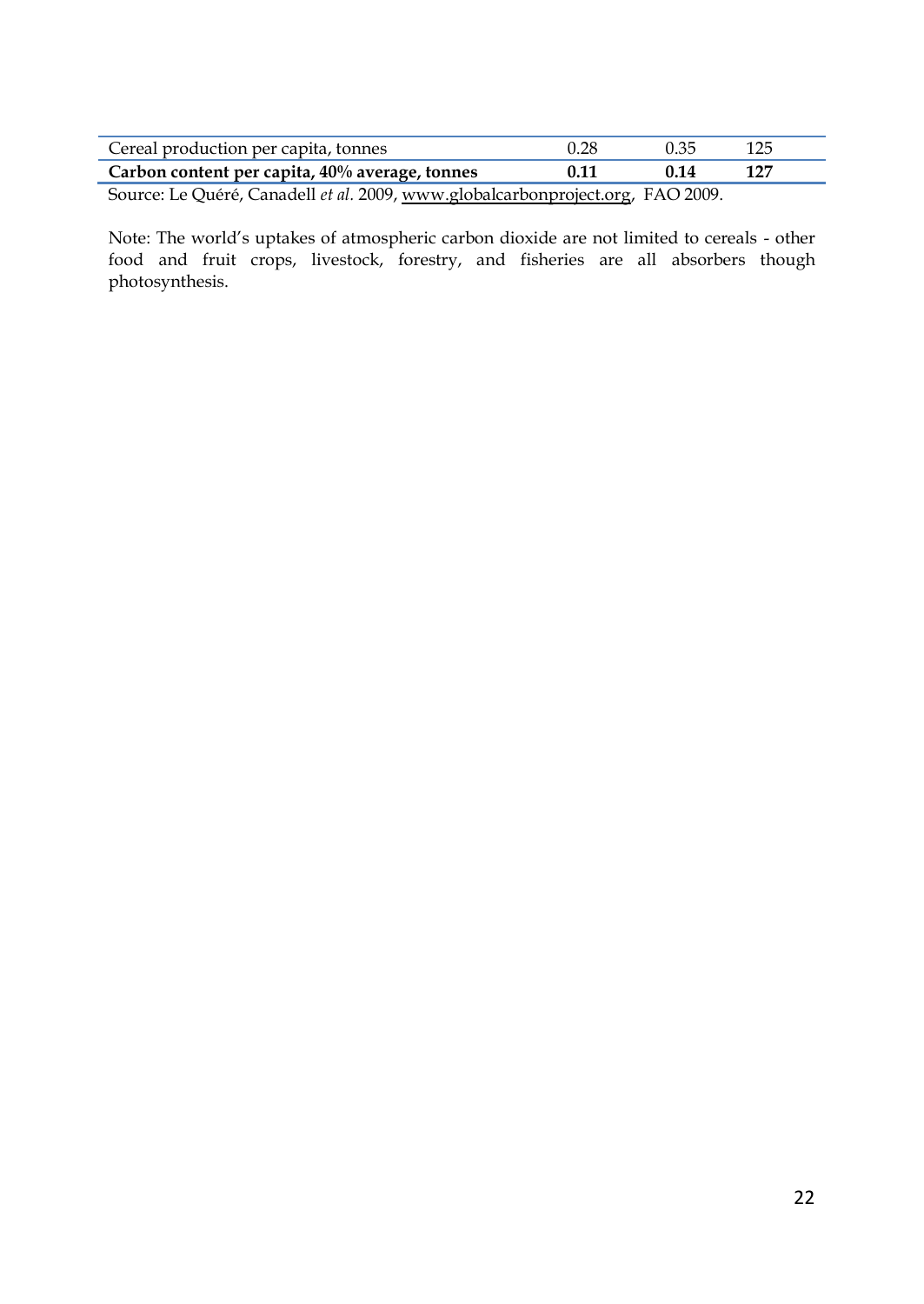**Fig. 4 The response of light-saturated net photosynthesis (Pn) to changes in leaf temperature at different atmospheric CO2 concentrations.**



Sources: Norby and Luo (2004) and Long (1991), with permission of Blackwell Science. Note: Arrows indicate the shift in optimum temperature with increasing CO2 concentration.

#### **10. Conclusion**

This chapter has produced statistical and econometric analysis showing that the mainstream science of climate change has been too focussed on a single supposed causative agent, carbon dioxide emissions (about 30 GtCO<sub>2</sub> p.a), to the serious neglect of the much larger volumes of anthropogenic water vapour produced by the combustion of hydrocarbon fuels, both by direct creation of water vapour in the combustion process (18 GtH<sub>2</sub>O p.a.), and by the much larger volume of steam created by the power generation process (300 GtH2O). It is true that individual injections of water vapour to the atmosphere have a short residence time there before descending as precipitation (Kelly, 2010), but increases in the average level of [H2O] over a year remain significant.

The implications of full accounting for the radiative forcing attributable to anthropogenic water vapour are confounding. On the one hand, it is conceivable that it has been unwittingly included in the radiative forcing ascribed to rising  $[CO_{2e}]$ , while on the other it may be an addition to that forcing, which would mean that temperature projections are being understated. Alternatively, it may be that the forcing ascribed to positive feedbacks from rising evaporation due to the observed annual global temperature increase of 0.007 $\degree$ C p.a., which raises the IPCC's projected temperature increase from a doubling of  $[CO_{2e}]$  to 3 $\degree$ C from the 1 $\degree$ C due to  $[CO_{2e}]$  alone, despite lack of evidence for this effect, should be reassigned to anthropogenic water vapour.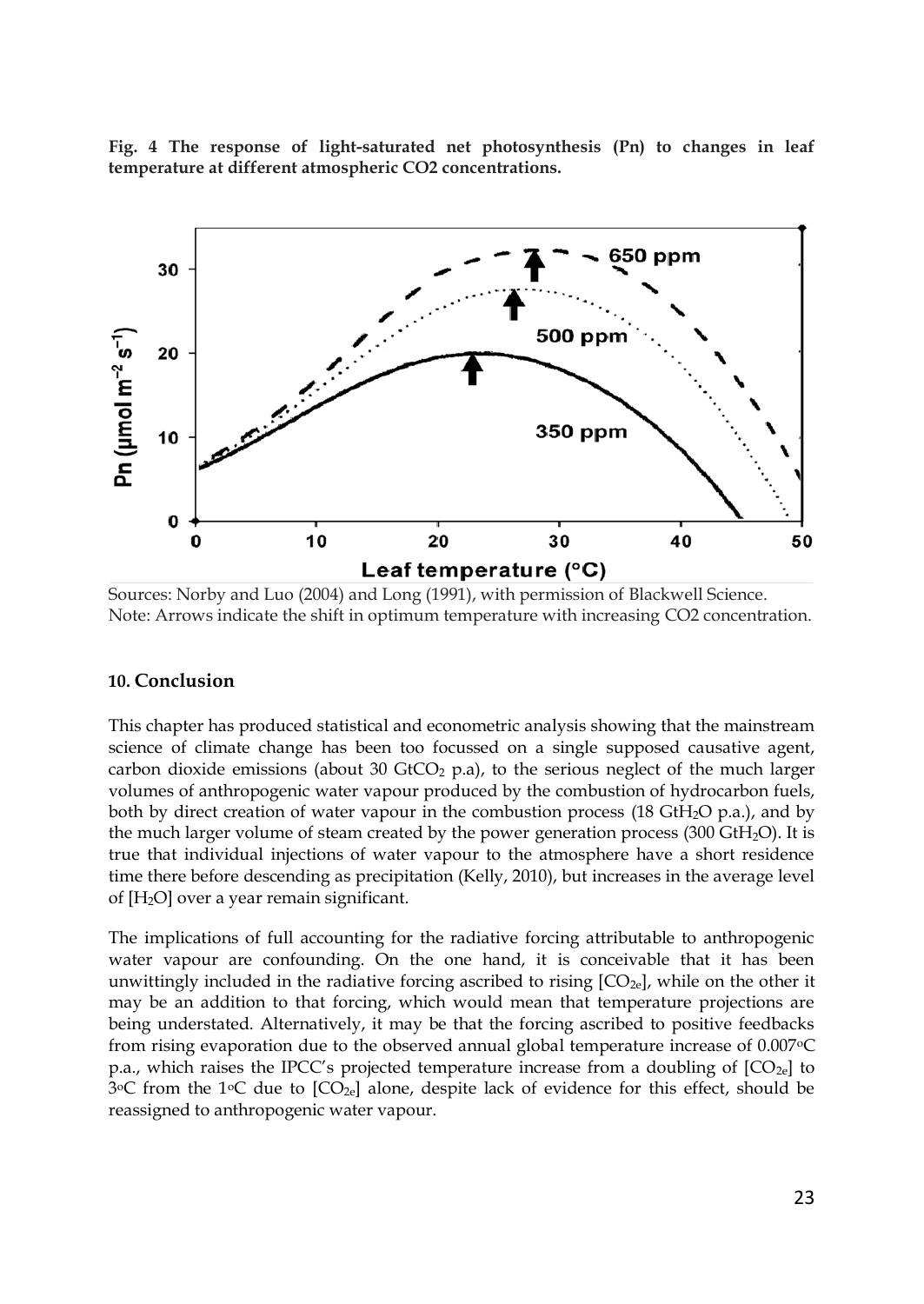Ross Garnaut ends his *The Science of Climate Change* with this comment (p.44):

Scepticism is an essential part of the scientific process and serves to move the science towards greater understanding and agreement. Once a theory is put forward by a researcher, it is discussed, analysed and criticised by the wider scientific community. Further tests, modelling and research then respond to that questioning. The consequent exchanges determine whether the initial conclusions hold, need refining or are rejected.

I offer this critique in that same spirit (as in Curtin 2009a). In particular, this chapter"s econometric regressions of temperature changes at key locations on a range of climatic variables, including especially atmospheric water vapour, show that atmospheric carbon dioxide plays a negligible role. Exceptions do not prove a general rule, especially when the exceptions are many hundreds of locations across the length and breadth of the USA, still either the worlds" largest or second largest emitter of carbon dioxide.

It would be a good start if the Australian government (and all governments sponsoring the IPCC"s Fifth Assessment Report (due in 2013/14) referred in future more accurately to its proposed new impost as a "Tax on Plant Growth and Rainfall", given the data here showing (1) that the respective radiative forcings from emissions of water vapour and carbon dioxide during hydrocarbon combustion and power generation are much more potent from the former than the latter, and (2) that rises in temperatures, levels of atmospheric carbon dioxide, and atmospheric water vapour have all been consistent with the increases in per capita cereals production since 1960.

## *Acknowledgments*

I am particularly indebted to Anthony Kelly, and also to Anthony Cox, Alan Emmerson, Ray Evans, Colin Pardoe, Patrick Purcell, Tom Quirk, and David Stockwell, but remain responsible for all remaining errors.

## *References*

- Allison, I,, M..Bird, J. Church, M. England, l. Enting, D. Karoly, M. Raupach, J.Palutikof, S. Sherwood 2010. *The Science of Climate Change. Questions and Answers.* Australian Academy of Sciences, Canberra.
- Angrist, J.D. and J-S Pischke (2009). *Mostly harmless econometrics: an empiricist's companion*. Princeton UP, Princeton and Oxford.
- Arrhenius, S. 1896. On the influence of carbonic acid in the air on the temperature on the ground. *Philosophical Magazine and Journal of Science*, Series 5, Volume 41, 237-276.
- Chambers, J., A. Miller, R. Morgan, B. Officer, M. Rayner, T. Quirk 2010. Clearing the air on climate. *Energy and Environment*, 2.16:633-639.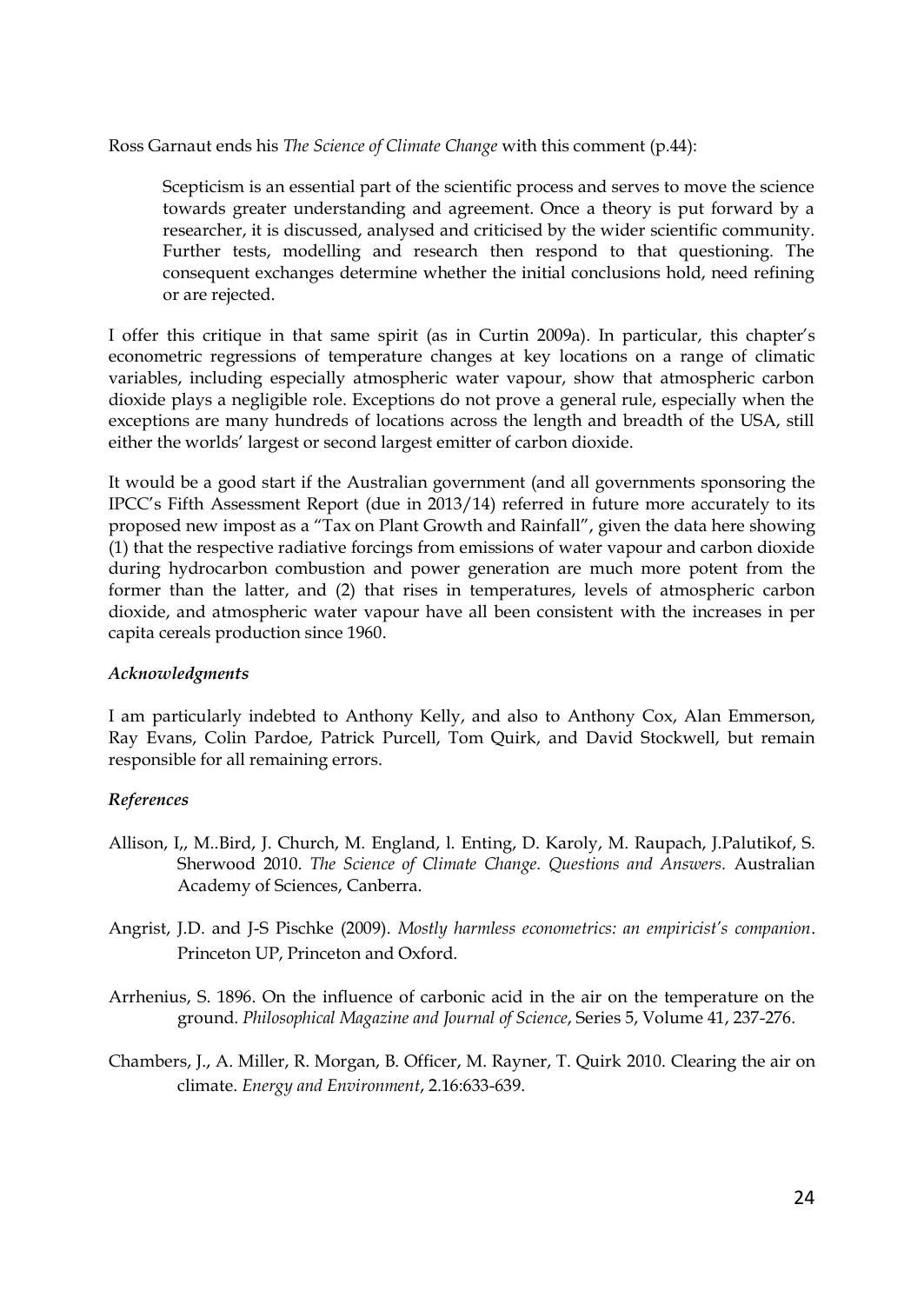- Curtin, T. 2009a. The Contradictions of the Garnaut Review. *Quadrant*, January-February 2009.
- Curtin, T. 2009b. Climate Change and Food Production. *Energy and Environment*, 20.7
- Dessler, A.E., Z. Zhang, and P. Yang 2008. Water-vapor climate feedback inferred from climate fluctuations 2003-2008. *Geophysical Research Letters*, 34 L20704, 1-4.
- Dessler A.E. and S.M. Davis 2010. Trends in tropospheric humidity from reanalysis systems. *Journal of Geophysical Research*, 115, D19127.
- Dyson, F. 2007. *A Many-colored Glass. Reflections on the Place of Life in the Universe.* University of Virginia Press. Charlottesville and London.
- Farquhar, G.D., S. von Caemmerer, J.A. Berry 1980. A biochemical model of photosynthetic CO<sup>2</sup> assimilation in leaves of C3 species. *Planta*, 149:78-90
- Freedman, David A. and D. Collier, J.S. Sekhon, P.B. Stark (eds.) (2010). *Statistical Models and Causal Inference.* CUP, Cambridge.
- Forster, P. and V. Ramaswamy *et al.* 2007. Changes in Atmospheric Constituents and in Radiative Forcing, in Solomon *et al.* 2007 (chapter 2)
- Gaffen, D.J. and R.J. Ross 1999. Climatology and Trends of U.S. Surface Humidity and Temperature, *Journal of Climate*, vol.12.
- Garnaut, R. 2008. *The Garnaut Climate Change Review*. *Final Report*. CUP, Cambridge and Melbourne.
- Garnaut, R. 2011. The Science of Climate Change. [www.garnautreview.org](http://www.garnautreview.org/)
- Hansen, J. E., M. Sato, P.Kharecha, and K. von Schuckmann 2011. Earth"s Energy Imbalance and Implications. NASA-GISS, New York.
- Hegerl, G. and F. Zwiers *et al.* 2007.Understanding and Attributing Climate Change, in Solomon *et al.* 2007 (chapter 9).
- Kaufmann, R.K. and D.I Stern (2002). Cointegration analysis of hemispheric temperature relations. *J. Geophys. Res*. **107**.
- Kaufmann, R. K., H. Kauppi, and J.H. Stock (2006a). "Emissions, concentrations, and temperature: A time series analysis", *Climatic Change*, **77**, 3–4.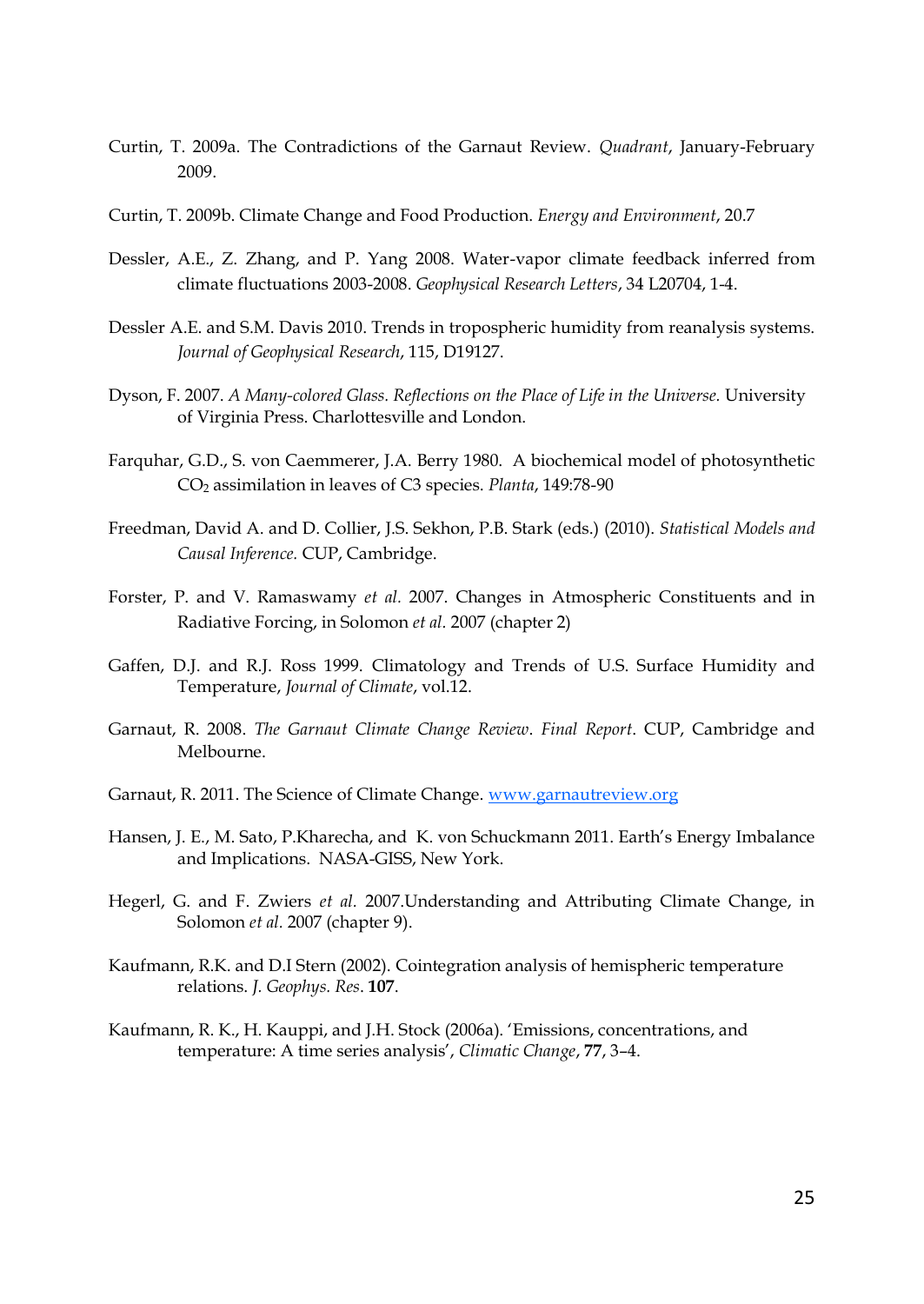- Kaufmann, R. K., H. Kauppi, and J. H. Stock (2006b). The relationship between radiative forcing and temperature: what do statistical analyses of instrumental temperature record measure? *Climatic Change* 77: 279–289.
- Kelly, A. 2010. A materials scientist ponders global warming/cooling*. Energy and Environment*, 21.7, October, 611- 632.
- Kiehl, J. T. and K.E. Trenberth 1997. Earth"s annual global mean energy budget. *Bulletin of the American Meteorological Society,* 78.2:197-208.
- Kininmonth, W. 2010. Clausius-Clapeyron and the regulation of global warming. *Fisica E,* 26, 5-6, 61-70
- Klotzbach, P. J., R. A. Pielke Sr., R. A. Pielke Jr., J. R. Christy, and R. T. McNider 2009, an alternative explanation for differential temperature trends at the surface and in the lower troposphere, *Journal of Geophysical Research*, 114, D21102, doi:10.1029/2009JD011841.
- Knorr, W. 2009. Is the airborne fraction of anthropogenic CO2 emissions increasing? *Geophysical Research Letters*, Vol. 36, L21710, doi:10.1029/2009GL040613, 2009.
- Le Quéré,C., J. Canadell, M. Raupach *et al.* 2009. www.globalcarbon project.org.
- Lim, Wee Ho and M.L. Roderick 2009. *An Atlas of the Global Water Cycle Based on the IPCC AR4 Climate Models*. ANU E-Press, Canberra.
- Long, S.P. 1991**.** Modification of the response of photosynthetic productivity to rising temperature by atmospheric CO2 concentrations – has its importance been underestimated? *Plant, Cell & Environment* 14: 729–739.
- Minschwaner K. and A. Desssler 2004. Water Vapor Feedback in the Tropical Upper Troposphere: Model Results and Observations. *Journal of Climate*, 27:1272-1283
- Myhre, G, E.J. Highwood, K.P. Shine, F. Stordal (1998). New estimates of radiative forcing due to well mixed greenhouse gases. *Geophysical Research Letters*, 25.4, 2715-2718
- Norby, R.J. and Y. Luo 2004. Evaluating ecosystem responses to rising atmospheric CO<sub>2</sub> and global warming in a multi-factor world. *New Phytologist* 162: 281–293.
- Nordell, B. and B. Gervet 2009. Global energy accumulation and net heat emission. *International Journal of Global Warming*. 1.1-3:378-391.
- Paltridge, G., A. Arking, and M. Pook (2009), Trends in middle-and upper-level tropospheric humidity from NCEP reanalysis data. *Theoretical.Applied Climatology*, 98, 351–359.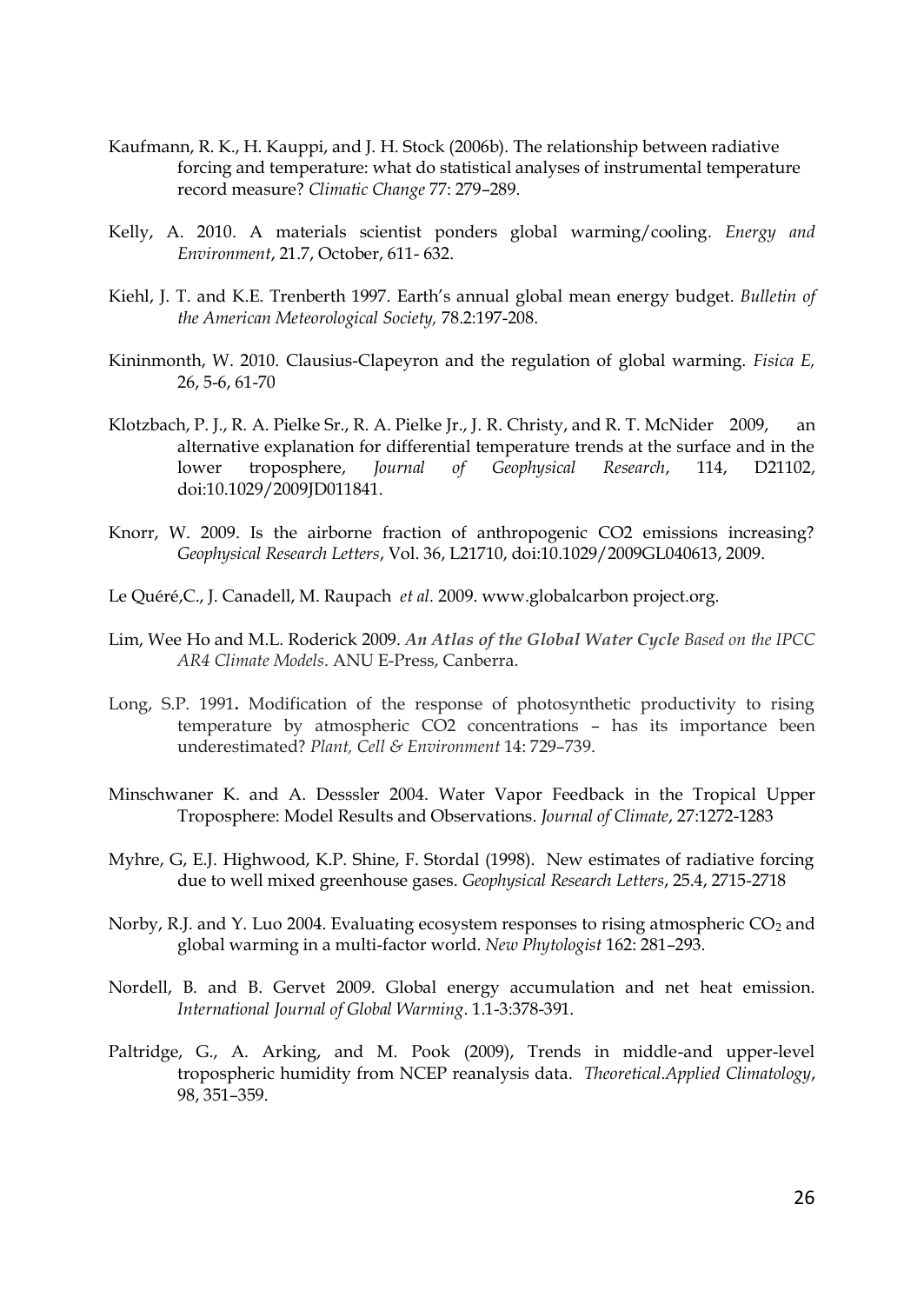- Pielke, R. snr., *et al.* 2007. Unresolved issues with the assessment of multidecadal global land surface temperature trends. *Journal of Geophysical Research*, 112: 1-26
- Pierrehumbert, R.T., H. Brogniez, and R. Roca 2007. On the Relative Humidity of the Atmosphere, chapter 6 in *The Global Circulation of the Atmosphere*, T. Schneider and A. Sobel, eds., Princeton University Press, 2007.
- Quirk, T. 2011. Carbon dioxide, water vapour and methane (forthcoming).
- Rahmstorf, S., Cazenave A., Church J.A., Hansen J.E., Keeling R.F., Parker D.E., and R.C.J. Somerville. 2007. Recent climate observations compared to projections. *Science*, Vol. 316, No. 709, doi:10.1126/science.1136843.
- Randall, D.A. and R.A. Wood *et al.* 2007. Climate Models and their Evaluation, in Solomon *et al.* 2007 (Chapter 8).
- Raupach, M. R., J. G. Canadell, and C. Le Quéré 2008. Anthropogenic and biophysical contributions to increasing CO2 growth rate and airborne fraction, *Biogeosciences*, 5, 1601-1613.
- Rocco, F. 2003. *The miraculous fever tree*. HarperCollins, New York.
- Royal Society 2010. *Climate Change. A summary of the science.* Royal Society, London.
- Soares, P.C. 2010, Warming Power of  $CO<sub>2</sub>$  and  $H<sub>2</sub>O$ : Correlations with temperature changes. *International Journal of Geosciences*, 102-112.
- Solomon, S. *et al.* 2007. *Climate Change 2007. The physical science basis*. IPCC, CUP, Cambridge.
- Stern, D.I., and R.K. Kaufmann (1999). Econometric analysis of global climate change. *Environmental Modelling & Software*. 14, 597-605.
- Stern, N. 2007. *The Economics of Climate Change*. CUP, Cambridge.
- Stockwell, D. 2009. Recent climate observations: Disagreement with projections. *Energy and Environment*, 26.4, 595-596.
- Tol, R.S.J. and A.F. de Vos (1998). A Bayesian analysis of the enhanced greenhouse effect. *Climatic Change*, 38, 87-112.
- Tol, R.S.J. and P. Vellinga (1998). Climate change, the enhanced greenhouse effects and the influence of the sun: a statistical analysis. *Theoretical and Applied Climatology*, 61.
- Von Storch, H. and F. Zwiers 1999. *Statistical Analysis in Climate Research*. CUP, Cambridge.